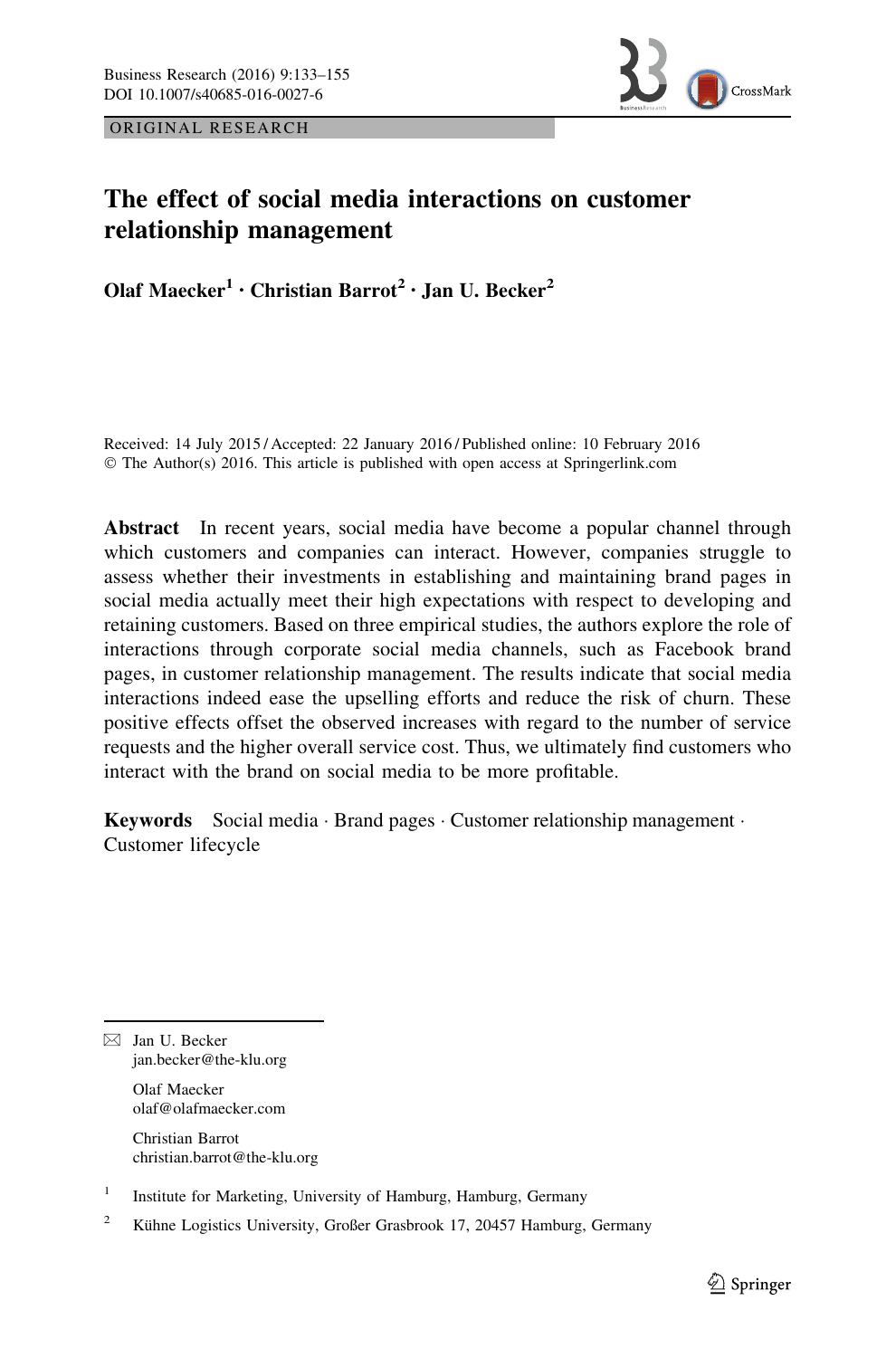### 1 Introduction

Hoping that direct interaction with customers may raise customer relationships to the next level, more than 100,000 companies to date have established brand pages on social media platforms such as Facebook. Social media are Internet-based applications that allow customers and companies to interact by creating, sharing, or exchanging information (Kaplan and Haenlein [2010](#page-21-0)). Considering that each company's social media efforts require substantial investments (e.g., establishing and maintaining brand pages), a fundamental question remains: Are social media efforts worthwhile, and do they translate into better and altogether more profitable customers?

Defining social media interactions as brand-related communication between companies and customers and between customers via company-managed social media channels such as brand pages, this study is based on previous research. Recent research has advocated the value of social media interactions for companies that propose conceptual frameworks to manage brands (Gensler et al. [2013\)](#page-21-0) and customers (Malthouse et al. [2013\)](#page-21-0), develop metrics (Peters et al. [2013](#page-22-0)), and assess the marketing potential in the social media context (Yadav et al. [2013](#page-22-0)). However, there is a need for a deeper understanding of the implications of social media (Hennig-Thurau et al. [2013\)](#page-21-0), specifically one based on empirical evidence.

In three explorative studies involving data from a mobile phone provider on customer-level demographics, contract history, customer service requests, and social media usage, we investigate the link among social media interactions with the firm and customers' upselling behavior, churn, and service contacts. The results indicate that social media interactions indeed ease the upselling efforts and reduce the risk of churn. These positive effects offset the observed increases with regard to the number of service requests and the higher overall service cost. Thus, we ultimately find customers who interact with the brand on social media to be more profitable.

### 2 Conceptual background

In recent years, social media have become ubiquitous for users and companies. Approximately 1.2 billion people use Facebook worldwide to follow brands (53 % at least once per month), learn more about brands  $(65\%)$  or hear of others' experiences with brands (70 %; The Nielsen Company [2012\)](#page-22-0). Consequently, companies following a multi-channel customer management approach (Neslin et al. [2006;](#page-21-0) Neslin and Shankar [2009](#page-21-0)) invest heavily in social media by establishing brand fan pages on which companies convey brand-related content (i.e., brand posts) that users can like, comment on, or share, and the company can react with comments of their own (De Vries et al. [2012;](#page-20-0) Labrecque [2014\)](#page-21-0). These open, social media-enabled interactions between a company and its customers help create a community that revolves around the brand and fosters the brand relationship (McAlexander et al. [2002;](#page-21-0) Muniz and O'Guinn [2001\)](#page-21-0). In this study, we analyze the brand-related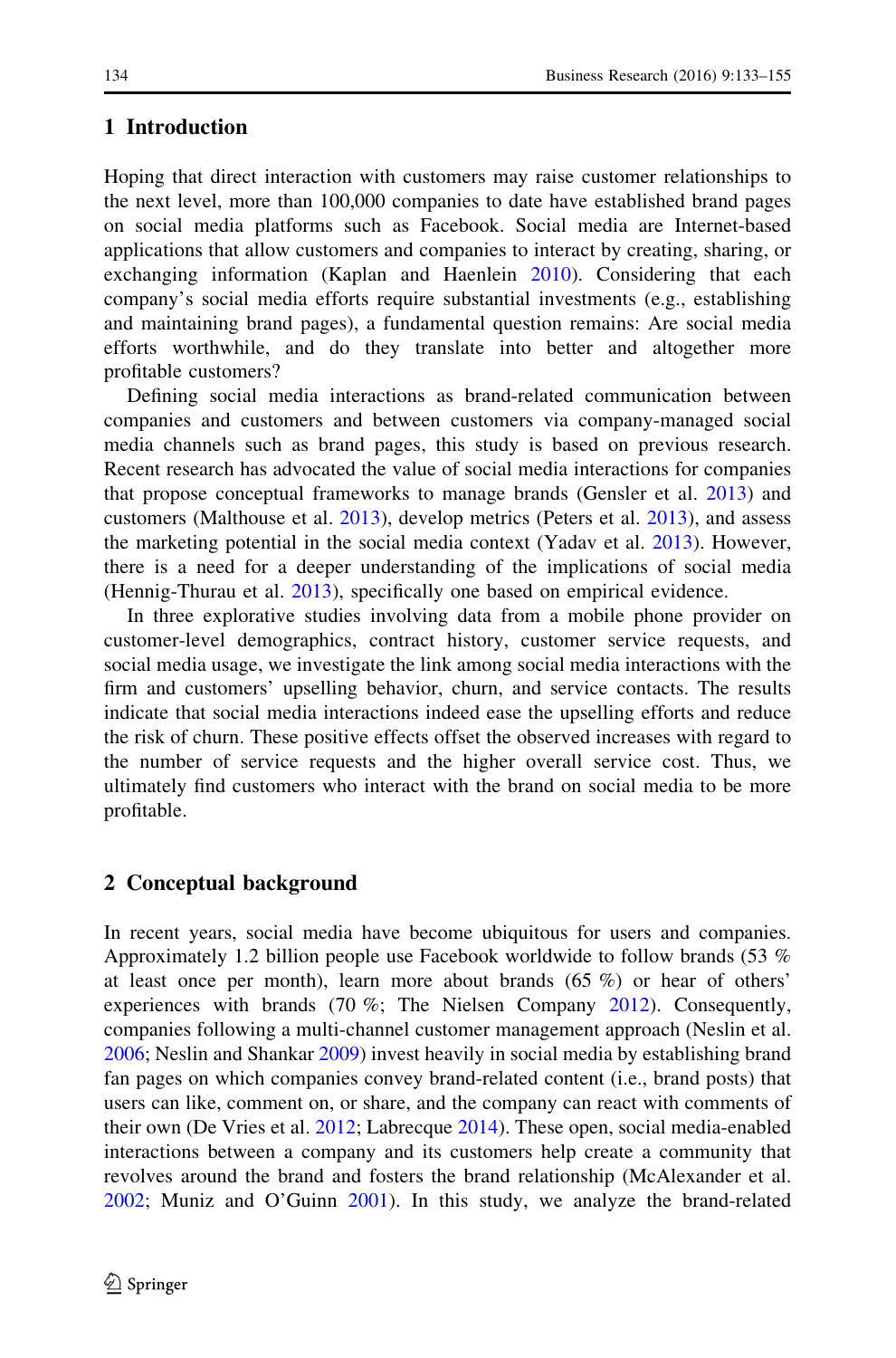interactions between customers and a mobile phone provider. The examples provided in the paper hence refer to this context.

Although there is a large body of research on the various positive implications of brand communities (for an overview, refer to Gruner et al. [2014\)](#page-21-0), challenges with respect to the management of customer relationships and its implications on the development and retention of customers, as well as their profitability, remain (Malthouse et al. [2013](#page-21-0)). Without knowing how social media influence customer relationships, companies struggle to assess the return on their investments. This study addresses this research gap and provides an analysis of the effect of social media interactions with the firm on upselling behavior, customer churn, and service contacts as well as its implications on the profitability of social media activities.

The question regarding how social media interactions influence the post-purchase decisions of customers is crucial for companies. Once customers have purchased a product or service, social media enable customers to share their consumption experience with their social network. For instance, consumers can like, rate, review, or comment on the brand (Hennig-Thurau et al. [2004](#page-21-0), [2015](#page-21-0)). Additionally, customers can actively refer the product or service to others by recommending or sharing information (Yadav et al. [2013\)](#page-22-0). In both cases, the post-purchase involvement helps other users validate their opinions regarding specific products or services (Schau et al. [2009\)](#page-22-0). In this regard, social media interactions resemble word-of-mouth (WOM) in which prospective customers receive product information from trusted sources in their social network (Dichter [1966\)](#page-20-0). However, social media also provides users with a platform to voice negative customer experiences (Hennig-Thurau et al. [2004](#page-21-0)). For instance, 50 % of social media users express complaints regarding brands at least once per month (The Nielsen Company [2012\)](#page-22-0), which changes customer complaints from a private to a public phenomenon (Ward and Ostrom [2006](#page-22-0)). Using social media platforms, consumers can cheaply voice their dissatisfaction, easily reach a large audience and, consequently, effectively harm the brand (e.g., Chevalier and Mayzlin [2006](#page-20-0); Elsner et al. [2010](#page-21-0)).

Given companies' intention to expand customer relationships and to increase customer revenues, WOM affects not only the sales of other customers (Chevalier and Mayzlin [2006;](#page-20-0) Hinz et al. [2011\)](#page-21-0) but also the sales of the senders, repeat purchases, or additional purchases through up- or cross-selling (Kumar et al. [2010;](#page-21-0) Armelini et al. [2015](#page-20-0)). Up- or cross-selling in the mobile phone context could involve extended talk or data plans, hardware, or auxiliary services (e.g., Company: ''Upgrade your data plan and get 1 GB data free!''). In this case, social media interactions serve as a source of information from which customers learn about products and services and form their attitude regarding them. This information sharing occurs not only by following company-initiated brand posts but also by actively interacting with the brand (e.g., commenting, liking, or inquiring on information such as User: "I really like the iPhone. When do you start selling it?"). Through such frequent social media interactions, attitudes towards the brand become more accessible for prospective customers. Consequently, the increase in the attitude accessibility facilitates customers' subsequent purchasing behavior (Downing et al. [1992](#page-20-0); Morwitz et al. [1993](#page-21-0)). Although frequent brand-related interactions via social media and the subsequent increased involvement of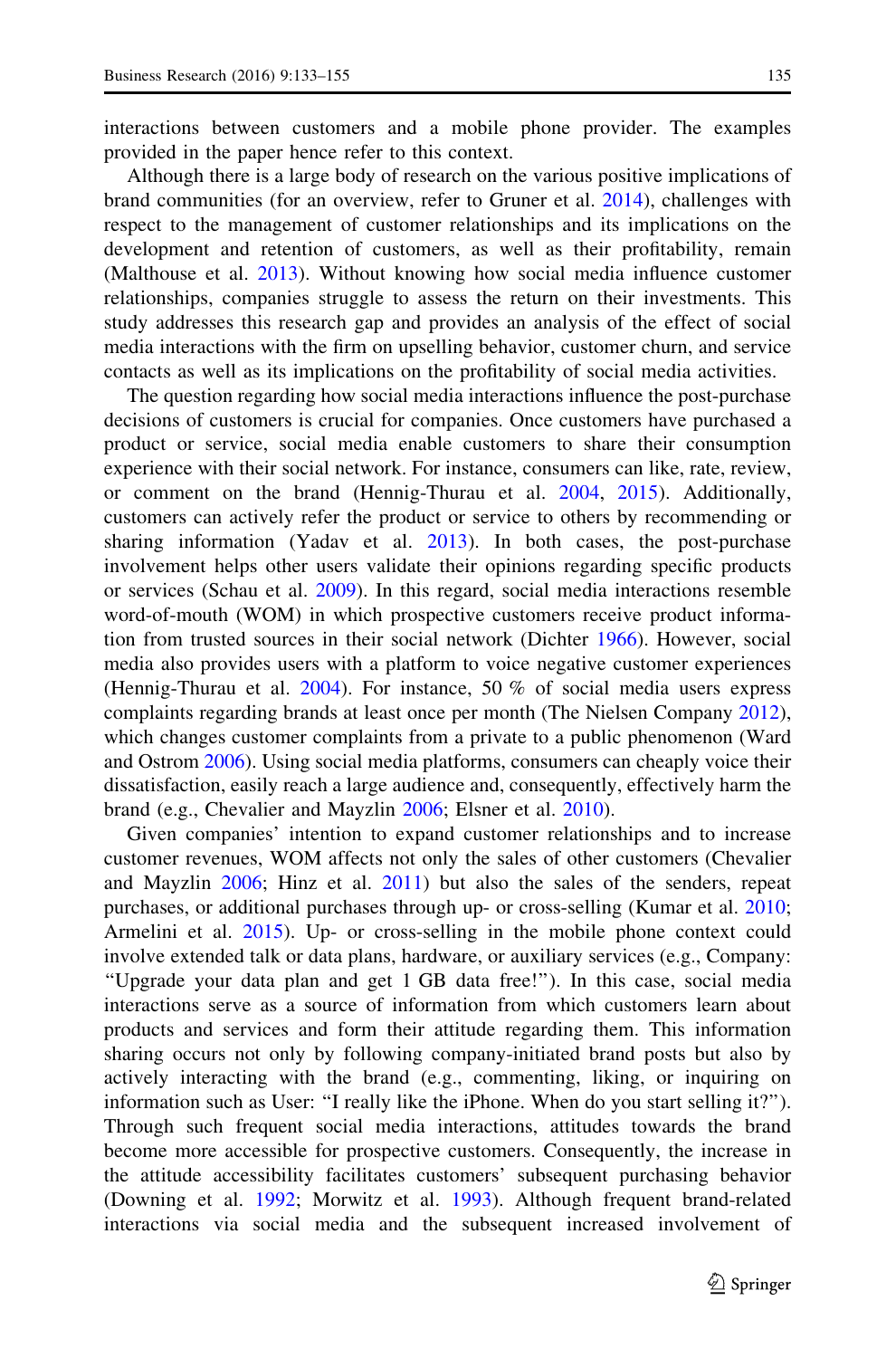customers with positive experiences would reflect higher up- and cross-selling and further developed customer relationships, we would expect the opposite effect for those who voice their negative experiences.

The same applies to the effect of social media interactions on customer churn. The research proposes that customer interactions create engagement value for the company, which has a positive effect on customer retention and, ultimately, the customer value (e.g., Kumar et al. [2010;](#page-21-0) Van Doorn et al. [2010](#page-22-0); Verhoef et al. [2010\)](#page-22-0). In particular, customer engagement, such as participation in positive WOM, increases the commitment and social identification with the brand as well as the brand community and leads to higher customer retention (Brodie et al. [2013](#page-20-0)). Most likely, only social media interactions that are driven by positive customer experiences would exert similar customer reactions and affect customer retention positively. This effect would certainly not hold for negative customer experiences, which lead to uncertainty regarding the overall effect of social media interactions for companies.

Apparently, the uncertainty regarding the effects of social media interactions on customers' upselling behavior and churn depends highly on the previous service experience of customers. Hence, reacting appropriately to complaints has become a major challenge (Bolton and Saxena-Iyer [2009](#page-20-0); Hennig-Thurau et al. [2010](#page-21-0)) and an opportunity for both companies and their social media activities. The research indicates that companies that take appropriate remedial actions in a timely manner show that they are sensitive to customer concerns (Van Laer and De Ruyter [2010;](#page-22-0) Van Noort and Willemsen [2012](#page-22-0)). If companies respond via social media platforms, the resulting favorable brand evaluations are visible to other customers and have an outreach effect that is nearly equivalent to that of the complaints (e.g., User: ''Help. I have had no coverage for 3 h now. Is there a problem with the network?'', Company: ''Hello User, have you tried to restart your mobile? If you send us your address, we can check if there is a local disturbance.''). Therefore, adequate customer service via social media, which is called social care, is not only a strategic necessity for customer relationship management (47 % of social media users engage in social care; The Nielsen Company [2012\)](#page-22-0) but also a viable means to reduce customer service costs. Social care can directly manage dissatisfied customers and offer solutions to the problems associated with the complaints (Bernoff and Schadler [2010](#page-20-0)). In this case, social care replaces costly offline customer service contacts (e.g., via telephone; Aksin et al. [2007](#page-20-0)). Furthermore, social care promises to be much more efficient than previous bilateral customer service encounters. Companies also benefit from the publicity that successful social media interactions between customers and companies regarding complaints draw. First, customers may be prevented from encountering the same problem and, hence, from experiencing dissatisfaction. Second, customers who encounter the same problem learn about the solution and thus will not need to contact the company to seek a remedy. In this regard, social media interactions in the form of social care could decrease the number of customer service requests and the subsequent costs by replacing and preventing offline customer service contacts.

To determine any meaningful insights into the actual profitability of social media activities, the required investment in such channel needs to be specified as well.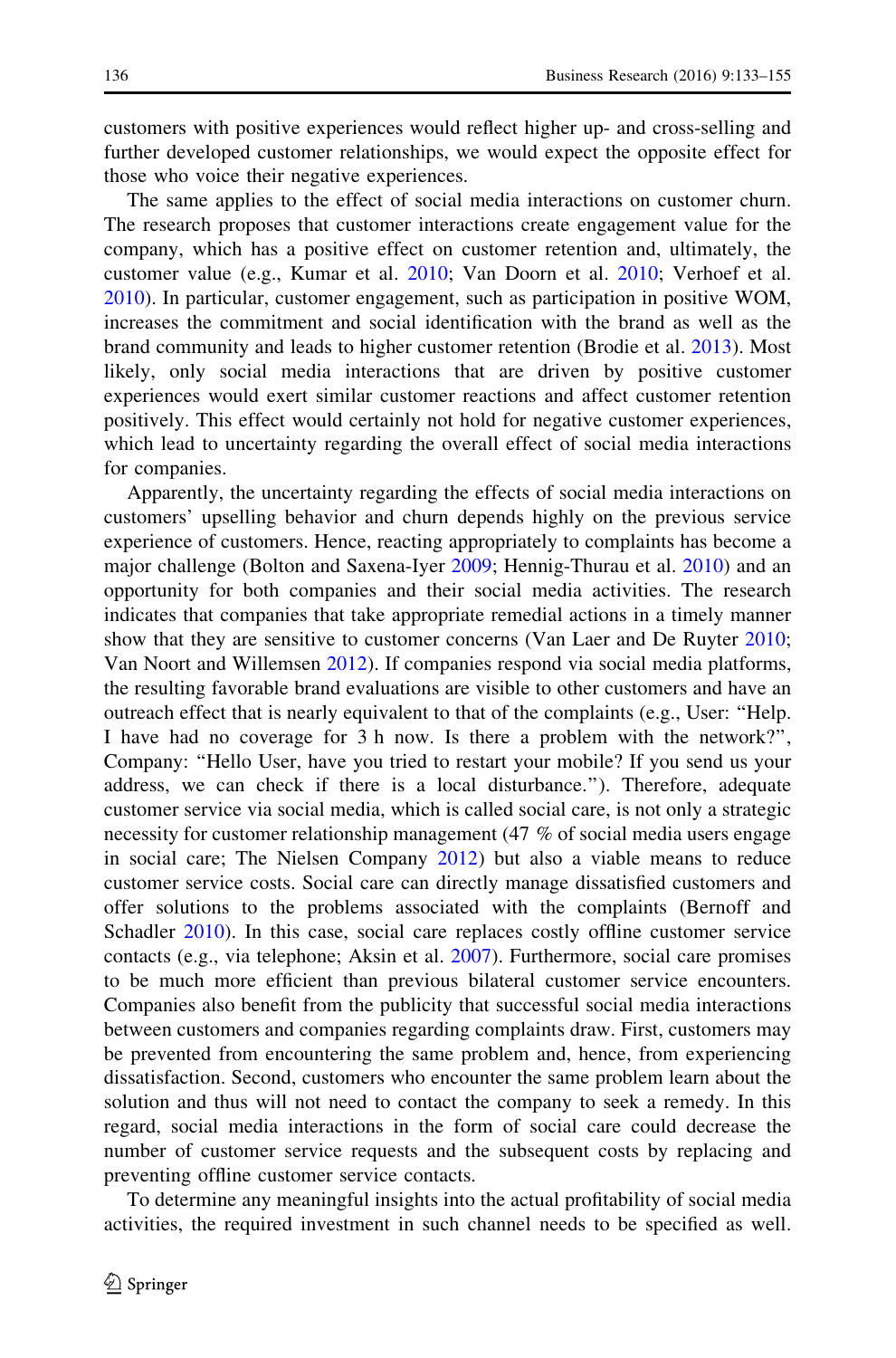Social media interactions with (potential) customers do not come for free but require investments in external consulting (e.g., to determine the social media strategy), internal staff (e.g., community managers) as well as additional spending for building the specific social media site or app (see, for example Digitalbuzz [2011\)](#page-20-0). Such cost are—compared to, for example, advertising—not very transparent though. And despite academic research frequently postulates that they are ''relatively low'' compared to other channels (see, e.g., Kaplan and Haenlein [2010\)](#page-21-0), industry sources estimate six-digit budgets even for simple campaigns (see Digitalbuzz [2011](#page-20-0)). A further complication is that the traditional process of spending might not be applicable for social media (see Weinberg and Pehlivan [2011\)](#page-22-0). Hoffman and Fodor ([2010\)](#page-21-0) even argue that traditional ROI measures cannot be applied to social media. Rather than focusing on the firm's investment, marketing managers should look at the customer's investment when interacting in such channels.

Considering companies' uncertainty regarding the revenue and cost implications of social media interactions, we report on three empirical analyses that investigate the effect social media interactions have on customers' upselling behavior, churn, and service contacts.

## 3 Empirical analyses

### 3.1 Data and measures

The data used in this study were obtained from a mobile phone service provider in a major European country and capture all customer-related activities of this firm from its market entry in April 2012 until July 2014 (856 days in total). In particular, the dataset encompasses information on 334,111 customers and includes their demographic information (such as gender, age, or household purchasing power) and contract history (such as the dates of the contract start, product upgrade, or termination) as well as data on all individual interactions with the company's customer service (via telephone or email; in total, 585,754 interactions). The company offers telecommunication services in the form of a subscription-based talk, text, and data plan. In addition to the flat-rate service for calls, customers can subscribe to optional upgrades to flat-rate text or data plans.

Most importantly, the firm operates a dedicated Facebook brand page as an integral part of its social media marketing activity. The company installed a professional community management system with a focus on content and social service from the beginning. The main objective is the proactive management of activities on the brand page and general ''storytelling''. The company generates specific content periodically to fuel interaction among users regarding major issues (e.g., hardware tests, surveys, special fan offers). Additionally, the social service is the reactive management of consumer activities. Consumers (customers and noncustomers) begin discussions with messages, requests, and complaints on the brand fan page and interact with other consumers. The community management enters the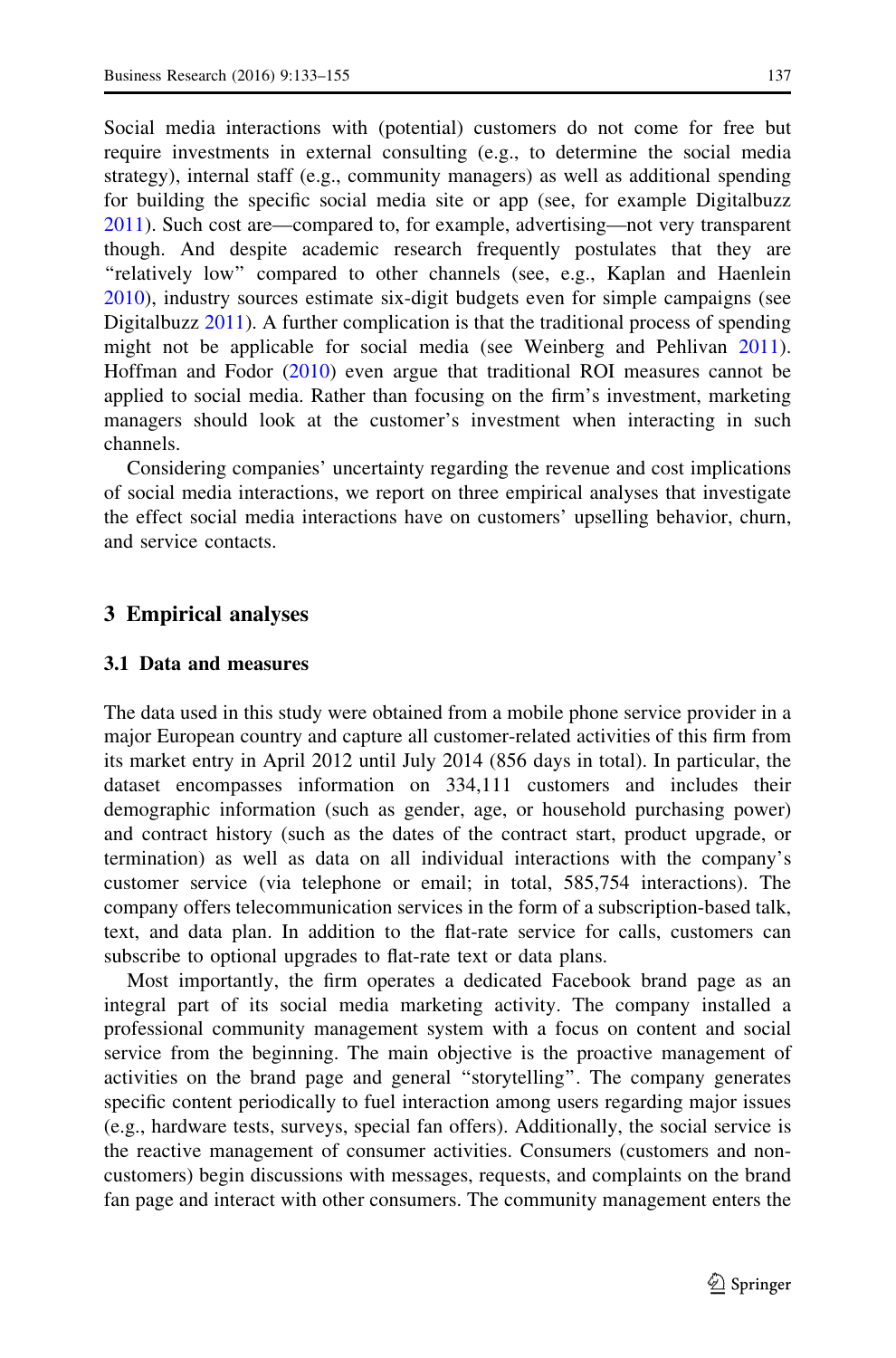<span id="page-5-0"></span>

| <b>Table 1</b> Descriptive statistics |        |         |                |                 |                                                         |                                    |
|---------------------------------------|--------|---------|----------------|-----------------|---------------------------------------------------------|------------------------------------|
| Variables                             | Mean   | SD      | Ńіn            | Max             | Description                                             | Scale                              |
| Social media interactions             |        |         |                |                 |                                                         |                                    |
| Pre-purchase interactions             | 0.001  | 0.058   |                | 4               | Number of social media interactions prior to purchase   | Metric                             |
| Post-purchase interactions            | 0.014  | 0.898   |                | 187             | Number of social media interactions after purchase      | Metric                             |
| Customer service contacts             |        |         |                |                 |                                                         |                                    |
| Service complaints                    | 0.008  | 0.135   |                | $\overline{15}$ | Number of calls to customer service voicing a complaint | Metric                             |
| Service requests                      | 0.130  | 0.927   |                | 33              | Number of calls to customer service requesting support  | Metric                             |
| Contract history                      |        |         |                |                 |                                                         |                                    |
| Usage                                 | 11.644 | 258.817 |                | 7422            | Average number of calls per customer and month          | Metric                             |
| Acquisition channel                   | 0.723  | 0.447   |                |                 | Customer acquired online or offline (e.g., phone, mail) | Dichotomous $(1 = \text{offline})$ |
| Upselling behavior                    | 0.025  | 0.157   |                |                 | Customer upgraded contract (e.g., SMS or data flat)     | Dichotomous $(1 = yes)$            |
| Advertising consent                   | 0.025  | 0.157   |                |                 | Customer consent to receiving personalized advertising  | Dichotomous $(1 = yes)$            |
| Demographics                          |        |         |                |                 |                                                         |                                    |
| Age                                   | 41.705 | 13.321  | $\overline{8}$ | 95              | Age of customer                                         | Metric (in years)                  |
| Gender                                | 0.429  | 0.495   |                |                 | Gender of customer                                      | Dichotomous $(1 = \text{female})$  |
| Purchasing power                      | 16.362 | 2.514   | 1.202          | 36.474          | Average household value within customer's ZIP code      | Metric (in thousand Euro)          |
| Credit score                          | 2.460  | 1.072   |                |                 | Credit score of customer $(4 = best)$                   | Metric (1-4)                       |
| $N = 334,111$                         |        |         |                |                 |                                                         |                                    |

 $\underline{\textcircled{\tiny 2}}$  Springer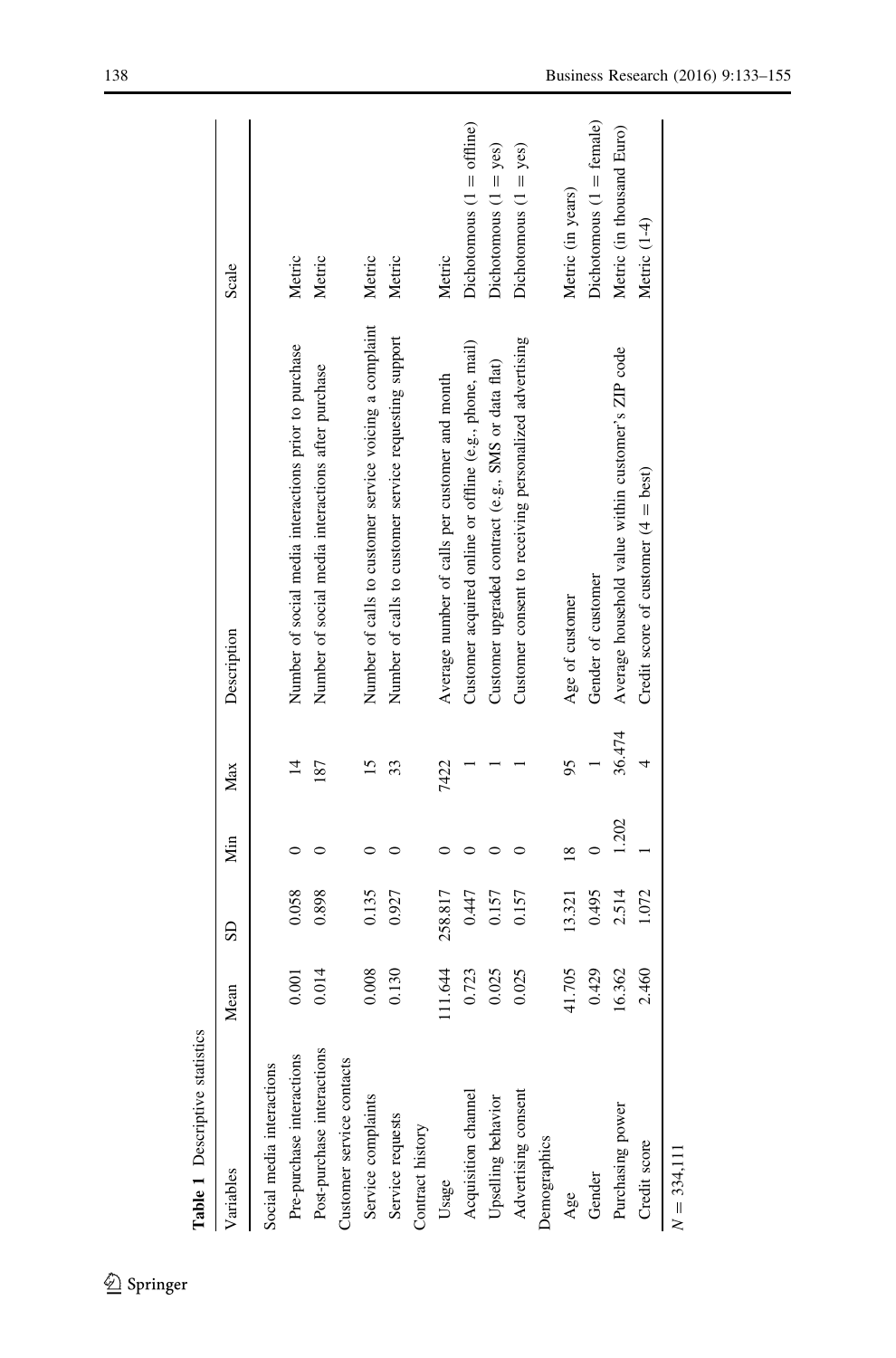discussion to resolve problems in the public space.<sup>1</sup> Hence, we have access to all 102,995 interactions with customers and non-customers on this site, specifically including all user-generated and company-generated content. Table [1](#page-5-0) contains detailed information on the sample and the measures used for the individual analyses in the following studies. All individual-level data were encrypted, and the financial data were rescaled to comply with the company's privacy policies and financial disclosure regulations.

### 3.2 Overview of analyses

In the following, we present three empirical studies that investigate the proposed effects of social media interactions. Given that we do not have a controlled experimental setting, it is necessary to control for endogeneity and selection biases that may occur if customers with social media interactions differ from those without. Thus, we use the propensity score matching approach to reduce the selfselection effects in all three studies (Caliendo et al. [2012;](#page-20-0) Rosenbaum and Rubin [1983\)](#page-22-0). Following Garnefeld et al. ([2013\)](#page-21-0), we first estimate the propensity score with the help of a binary logistic regression in which the dependent variable equals one for customers with social media interactions and zero otherwise. Because the estimation results for the full sample indicate a good fit to the data (refer to [Appendix 1](#page-19-0)), we include all variables in our calculation of the propensity scores (Rubin and Thomas [2000\)](#page-22-0) and use the nearest-neighbor matching procedure to match social media customers with similar non-social media customers. As shown in Appendix [2,](#page-19-0) the matching procedure helps significantly reduce the selection bias in the full sample because the treatment and control groups are distinct before the matching procedure and exhibit similar characteristics thereafter (based on the percentage reduction in bias; refer to Rosenbaum and Rubin [1985\)](#page-22-0). Because the analyses consider different dependent variables (i.e., upselling behavior, contract terminations, and service contacts), three different propensity score matchings are needed (Table [2](#page-7-0)).

Our research is organized into three studies: first, we use a parametric Weibull hazard model to investigate how social media interactions affect the likelihood and timing of the upselling behavior. Specifically, we observe whether and, if they do, when customers chose to upgrade to a flat-rate SMS or data plan. We choose a hazard model approach because the observed customers vary significantly in their tenure; the key influence factors require a time-varying approach, and a large number of observations are right censored. Second, to analyze the effect of social media interactions on customer retention, we use a probit model with sample selection (heckprobit). The probit component of this modeling approach indicates the influence of social media interactions (and additional covariates) on customer retention for those customers who chose to interact via social media, whereas the sample selection component controls for endogeneity issues that originate in the self-selection of Facebook as a communication channel through a Heckman correction (Heckman [1979\)](#page-21-0). Additionally, we compute the Kaplan–Meier estimates

 $1$  According to the partner company, nearly 100 % of all consumer-initiated activities are answered.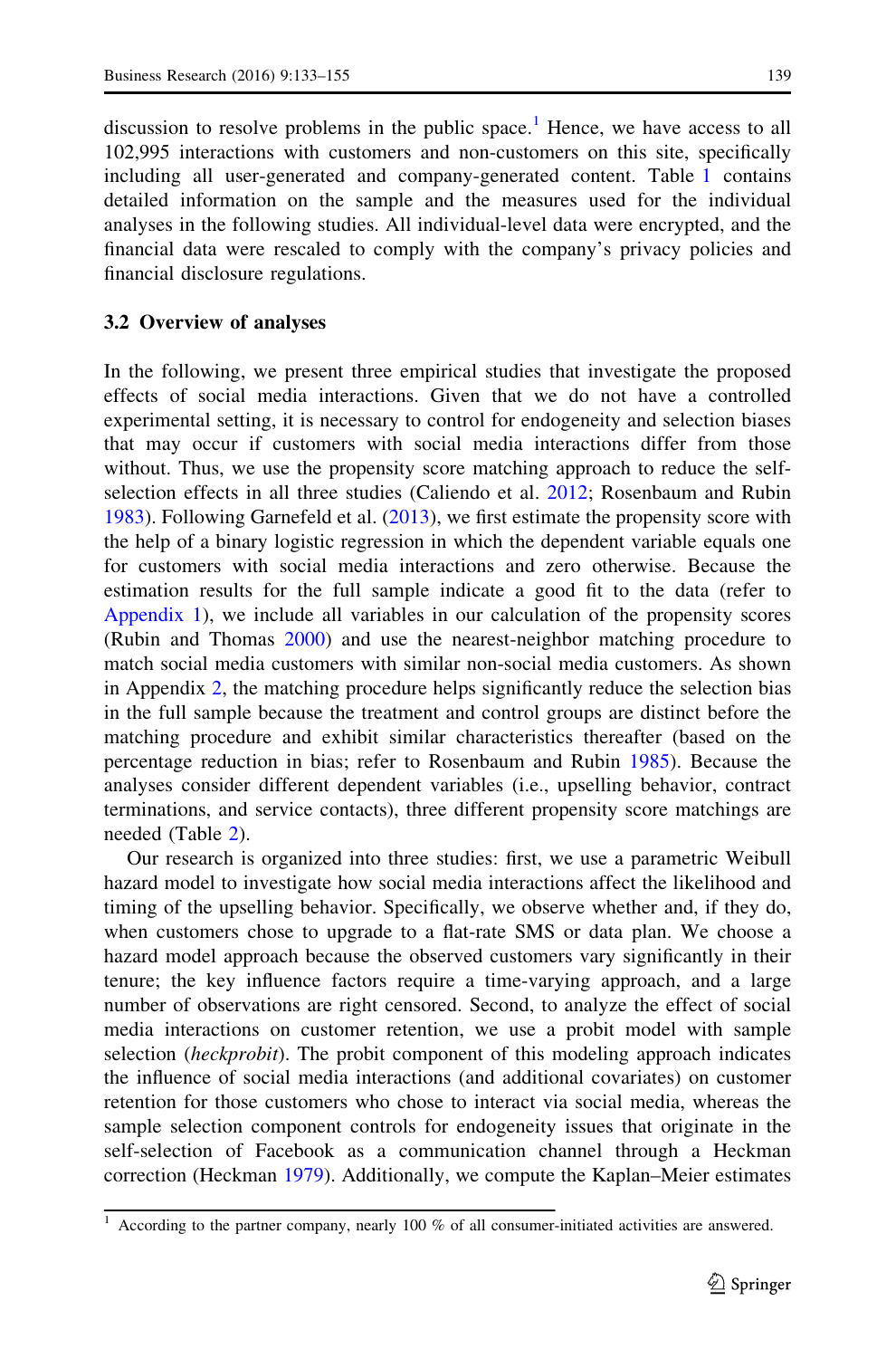|                             | Study 1                                                                                                      | Study 2                                                                                              | Study 3                                                                       |
|-----------------------------|--------------------------------------------------------------------------------------------------------------|------------------------------------------------------------------------------------------------------|-------------------------------------------------------------------------------|
| Research<br>questions       | What is the effect of social<br>media interactions on the<br>likelihood and timing of<br>upselling behavior? | a. What is the effect of social<br>media interactions on the<br>likelihood of customer<br>retention? | What is the effect of<br>social media<br>interactions on<br>service contacts? |
|                             |                                                                                                              | b. What is the effect of<br>social media interactions<br>on customer lifetime?                       |                                                                               |
| Dependent                   | Upselling behavior                                                                                           | a. Customer churn                                                                                    | Service requests                                                              |
| variables                   |                                                                                                              | b. Retention probability                                                                             | Service complaints                                                            |
| Method                      | Hazard model                                                                                                 | a. Probit model                                                                                      | Seemingly unrelated                                                           |
|                             |                                                                                                              | b. Kaplan-Meier estimates                                                                            | regression                                                                    |
| Correction of               | Propensity score matching                                                                                    | a. Heckman correction                                                                                | Propensity score                                                              |
| sample<br>selection<br>bias |                                                                                                              | b. Propensity score matching                                                                         | matching                                                                      |
| Sample size<br>(unmatched)  | 334,111                                                                                                      | a./b. 334,111                                                                                        | 334,111                                                                       |
| Sample size<br>(matched)    | 4154                                                                                                         | b.8330                                                                                               | 2916                                                                          |

<span id="page-7-0"></span>

for contract terminations and analyze the customer survival over time (based on a matched sample). Thus, we are able to compare the churn behavior between the groups both stationary (at the end of our observation period) and over time (throughout the full observation period) to identify specific patterns when the churn risk of a customer changes during the contract tenure. Third, we use a seemingly unrelated regression approach to capture how the number of service contacts, i.e., service requests and complaints, are affected by social media interactions.

### 3.3 Social media interactions and upselling behavior (Study 1)

### 3.3.1 Sample and measurement

In Study 1, we use the data of all 334,111 customers who signed up for a contract in the first 856 days after launch to analyze the effect of social media interactions on the upselling behavior of customers. Specifically, we consider customers' decision to upgrade their product (for example, by adding a SMS flat rate or a data flat rate) to be the upselling behavior. The upselling behavior is a dichotomous (dependent) variable that solely considers the first service upgrade initiated by a customer. Based on the information of all social media activities of the customers on the company's brand page, we use the two variables, pre-purchase interactions (which count all interactions on the brand page before becoming a customer) and post-purchase interactions (which include all interactions on the brand page after becoming a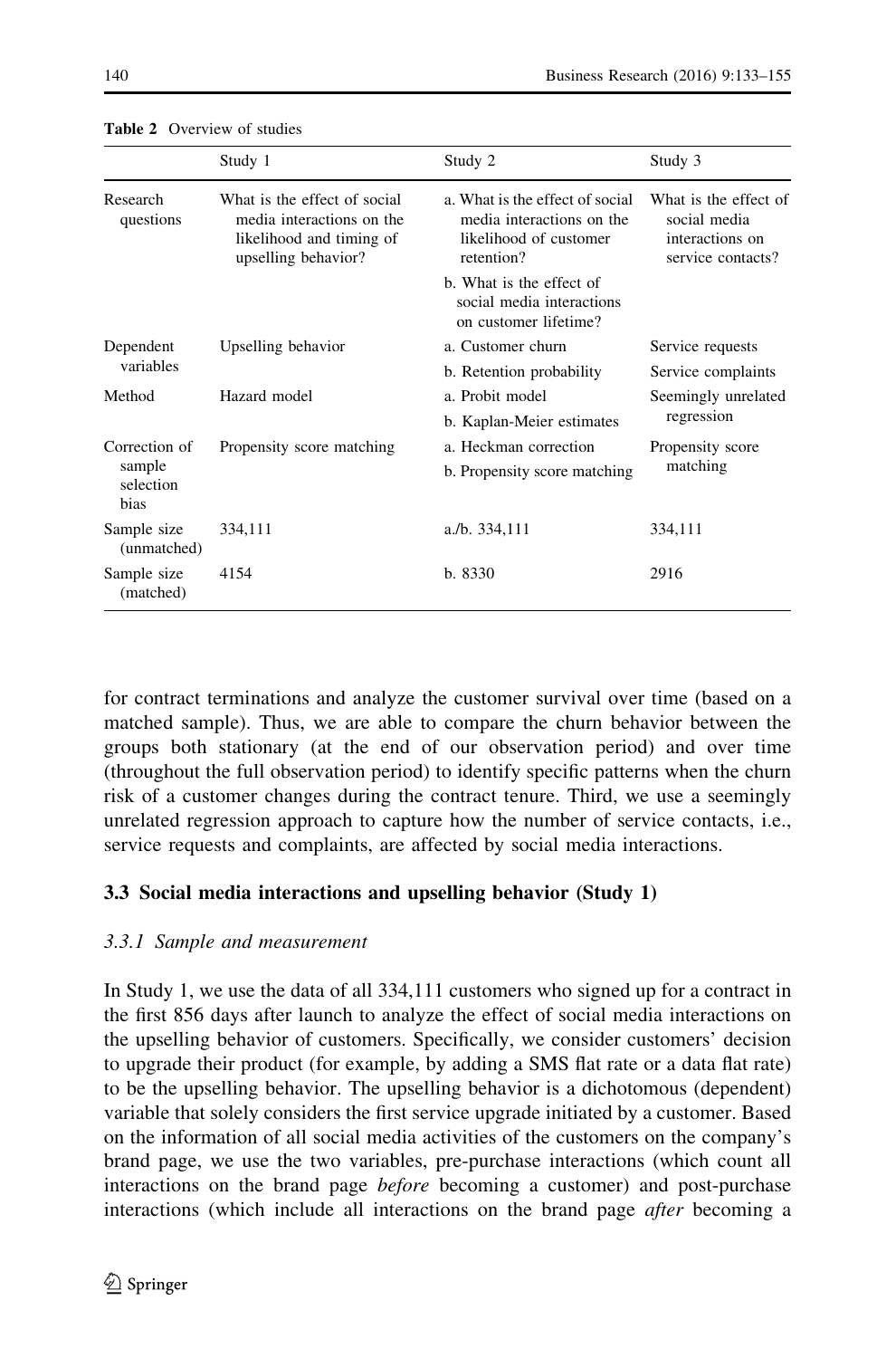customer), as focal independent variables. This appears to be appropriate because previous research has shown that the post-acquisition social influence helps customers re-affirm or validate their initial choice (e.g., Donnelly and Ivancevich [1970;](#page-20-0) Mudambi and Schuff [2010\)](#page-21-0).

As covariates, we include information on customers' interactions with the customer service unit that provide insights on an alternative channel of customer interaction. Here, the number of service requests indicates how often customers contacted the company's customer service regarding general service issues such as invoice inquiries or customer detail changes. The variable, service complaints, quantifies the number of complaints that were received by the customer service unit. Both the social influence variable (pre-purchase and post-purchase interactions on the brand page) and the interaction variables with the customer service unit (service requests and complaints) are time-varying. The values for both variables are accumulated until the date of the first upselling event (e.g., a contract upgrade). Interactions on the brand page or with the customer service unit after the first upselling event are not considered. Furthermore, we capture customer characteristics such as the acquisition channel, consent to receive personalized advertising, and average purchasing power in the customers' ZIP code as well as age and gender. The descriptive statistics of the variables are shown in Table [1.](#page-5-0)

As previously noted, we first estimate the propensity score with the help of a binary logistic regression in which the dependent variable equals one for customers with social media interactions and zero otherwise. In detail, we match 2077 (97.7 %) customers with social media interactions prior to their upselling with 2077 customers from the control group.<sup>[2](#page-19-0)</sup> As shown in Appendix 2, the matching procedure helps significantly reduce the selection bias in the full sample because the treatment and control group are distinct before the matching procedure and exhibit similar characteristics thereafter (based on the percentage reduction in bias; refer to Rosenbaum and Rubin [1985](#page-22-0)). The average percentage reduction in bias for all variables is 88.3 %.

Given the longitudinal character of our data in which the observed customer tenure varies significantly across time and because most of the observations are right censored (because upselling events can occur any time during the customer tenure), we use a survival model to analyze the effect of the social media activity level on the likelihood and timing of the upselling. We choose a parametric Weibull hazard model formulation to account for the baseline trend of the upselling likelihood during the customer lifetime and to allow for a time-varying formulation of our focal variables, pre- and post-purchase interactions, service requests, and service complaints (Grewal et al. [2004](#page-21-0); Kamakura et al. [2004\)](#page-21-0). The model defines the hazard rate  $h(t|\mathbf{k}_i)$  for customer i as:

$$
h_i(t|\mathbf{k_i}) = h_0(t) \exp(\mathbf{k_i}\beta_k) = \alpha t^{\alpha - 1} \exp(\beta_0 + \mathbf{k_i}\beta_k)
$$
 (1)

Within a tolerance zone (see Silverman [1986\)](#page-22-0), we are unable to find a perfect matching partner for 82 customers.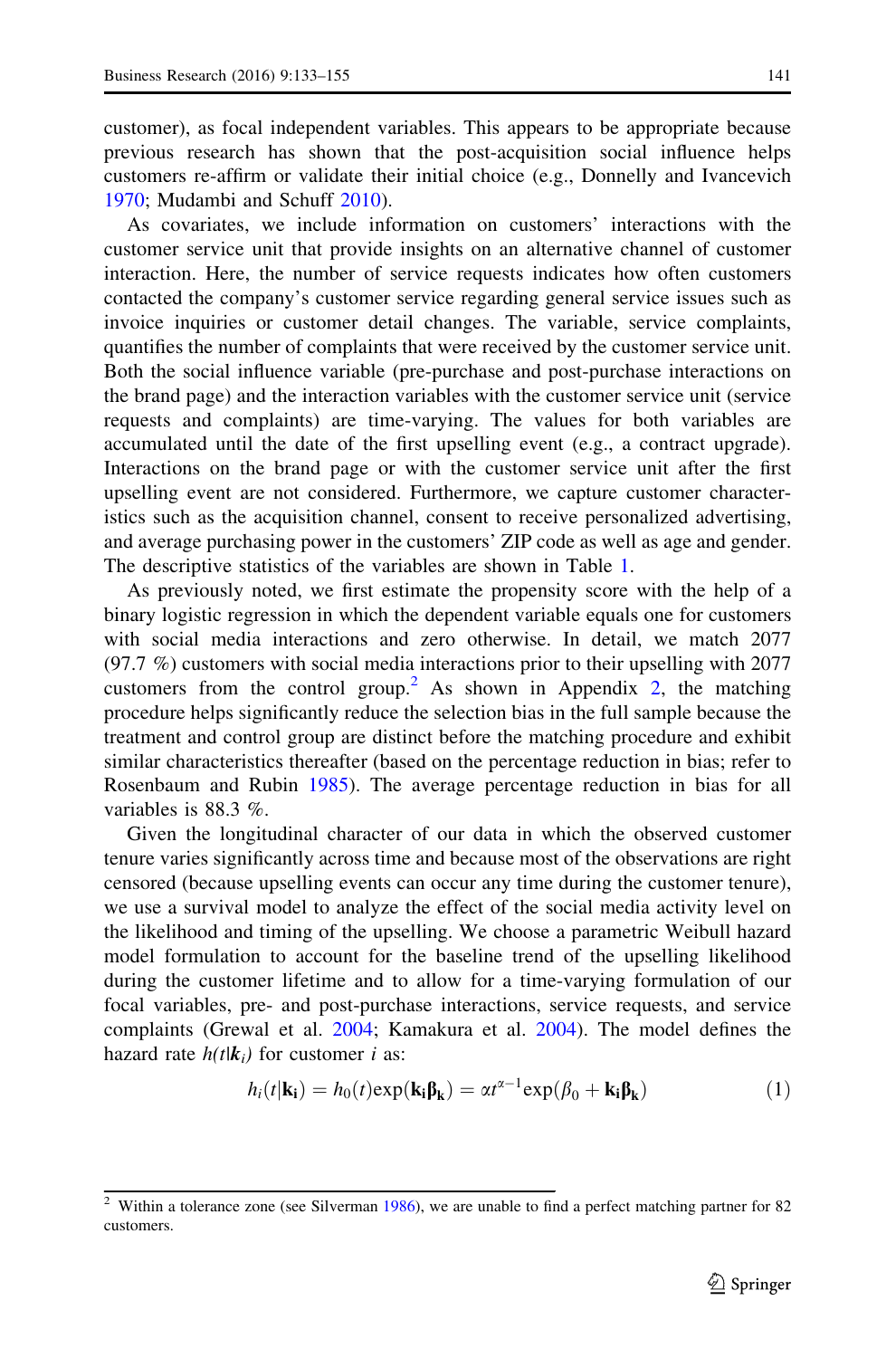with 
$$
\mathbf{k_i} = (1, k_{i1}, k_{i2}, \dots, k_{ip}), \mathbf{\beta_k} = \begin{pmatrix} \beta_0 \\ \beta_1 \\ \vdots \\ \beta_p \end{pmatrix}.
$$

In this notation,  $k_i$  represents the vector of p covariates with the parameter  $\beta_k$  and the ancillary shape parameter  $\alpha$  estimated from the data. The parameter estimates are obtained from maximizing the partial likelihood function (Blossfeld et al. [2007\)](#page-20-0). The dependent variable upselling behavior is defined as a dichotomous variable for which we solely consider the first service upgrade initiated by a customer. The time variable  $t$  is defined as the customer lifetime, which is measured in days. Consequently, the dataset used for the estimation includes single observations for every day that passed between a customer's activation and the upselling event, respectively censoring. The focal variables, pre-purchase interactions, postpurchase interactions, service requests, and service complaints, are incorporated as time-varying covariates that account for changes on a daily basis. We excluded service contacts specifically aimed at upgrading a contract (e.g., ''I want to book the flat-rate data plan starting September 1.'') to prevent endogeneity issues. With variance inflation factors  $\langle 1.3 \rangle$ , we observe no collinearity (refer to Appendix [3\)](#page-20-0).

#### 3.3.2 Results

The results shown in Table 3 indicate that customers who engage in social media interactions indeed tend to develop their customer relationship further. We find that customer interaction on the brand page increases the propensity for upselling: the coefficient for post-purchase interactions is both significant and positive

| Variables                               | Hazard ratio         | Sig.  |
|-----------------------------------------|----------------------|-------|
| Pre-purchase interactions               | 0.889                | 0.268 |
| Post-purchase interactions <sup>a</sup> | 1.009                | 0.009 |
| Service complaints                      | 1.027                | 0.354 |
| Service requests                        | 1.020                | 0.923 |
| Acquisition channel                     | 1.026                | 0.704 |
| Purchasing power                        | 1.026                | 0.380 |
| Advertising consent                     | 0.879                | 0.406 |
| Credit score                            | 0.735                | 0.000 |
| Age                                     | 0.990                | 0.103 |
| Gender                                  | 1.027                | 0.862 |
| Intercept                               | $5.9 \times 10^{-5}$ | 0.000 |
| Log likelihood                          | $-767.865$           |       |
| Chi square                              | 30.57; $p < .001$    |       |
| <b>Observations</b>                     | 4154                 |       |

Table 3 Influences on upselling behavior

<sup>a</sup> Sum of social media interactions until first upselling event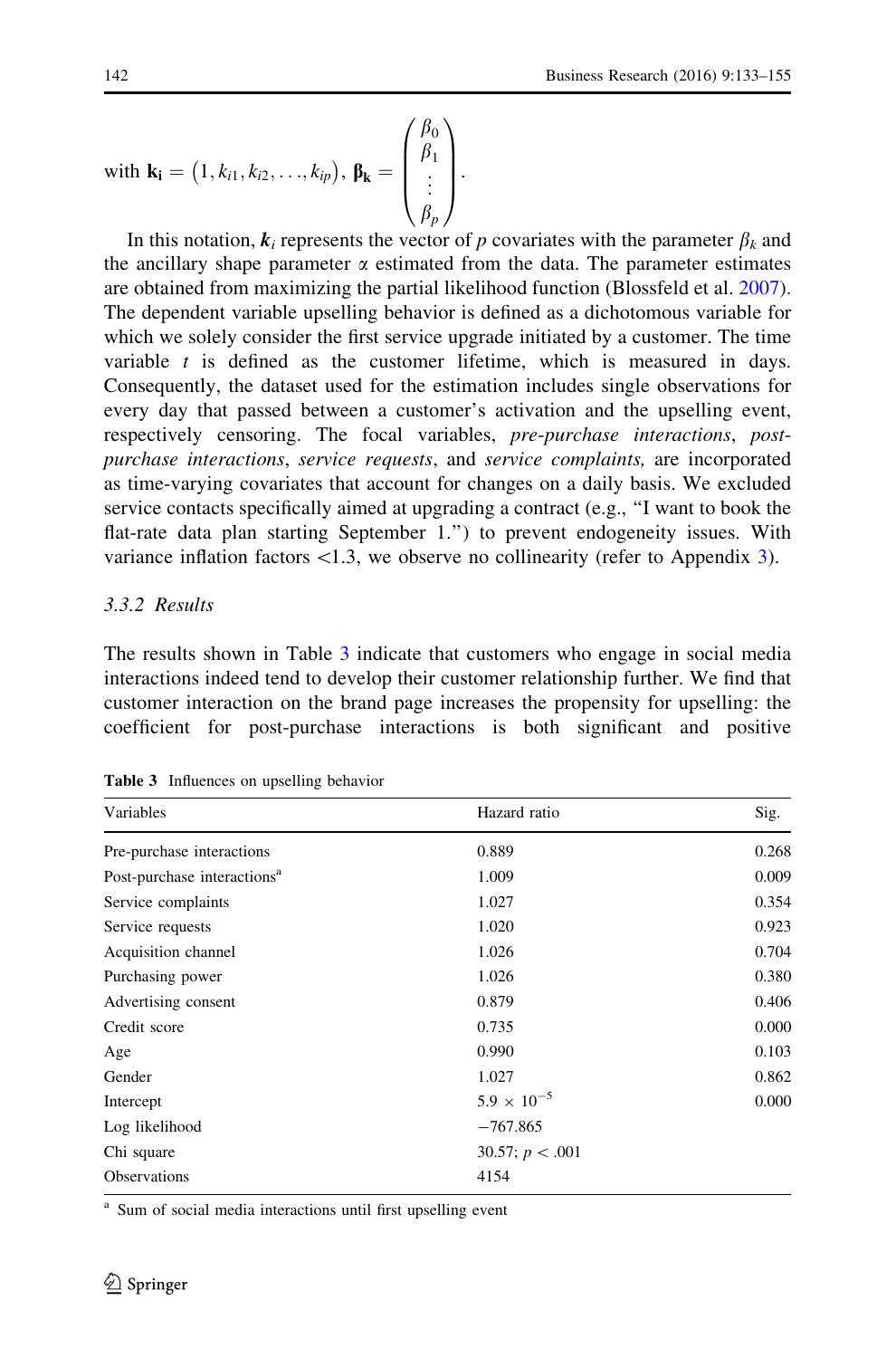$(\beta = 1.009; p < .01)$ . While the credit score also affects the timely upsells, we do not find any significant effects of the other covariates on the upselling behavior. Overall, the findings indicate that the higher the activity level is, the earlier the customers upgrade their contract.

#### 3.4 Social media interactions and customer churn (Study 2)

#### 3.4.1 Sample and measurement

Above, we argued that it is unclear which overall effect social media interactions have on customer retention. Therefore, we analyze the behavior of the 334,111 customers in our sample regarding customer churn. Again, the data include all contractual relationships in which customers commit for 24 months. Because our observation period encompasses more than 27 months and because the contractual termination period ends 3 months before the contract ends, we observe more than one complete contract life cycle for the first cohort of customers (i.e., those who sign up during the first 6 months after launch). In total, we find 105,307 active terminations of contracts, i.e., when customers explicitly cancel the contract according to the regular cancellation policy. Certain churn events occur during the 24-month contract period because some customers terminate their contracts well ahead of time to avoid missing the termination deadline. Customer churn may also result from customers' refusal to pay their fees (Becker et al. [2015](#page-20-0)). In these cases of passive termination, the customer does not actively cancel the contract; however, the behavior of not fulfilling the financial obligations ultimately results in a termination of the contract by the mobile phone company.<sup>3</sup>

To investigate the relation between social media interactions and customer churn, in the first step, we employ a probit model with sample selection (Van de Ven et al. [1981\)](#page-22-0). For this purpose, we use the full sample of 334,111 customers and apply a Heckman correction to account for the self-selection of Facebook as a communication channel. We employ the same set of explanatory variables as in Study 1, include the upselling behavior and use the *sign-up date* to account for differences in customer tenure. For the sample selection component, we use the same explanatory variables as in the propensity score matching (i.e., age, gender, usage, and purchasing power). To reduce complexity, we chose all contract terminations as the dependent variable (i.e., both active and passive terminations).

The formal estimation model consists of two components (Greene [2012](#page-21-0), p. 790)—an observation rule,  $S = 1$ , and a behavioral outcome (here, churn),  $y = 0$  or 1:

$$
S^* = \mathbf{z}_1' \gamma_1 + u_1, \quad S = 1 \quad \text{if } S^* > 0, \quad 0 \text{ otherwise,}
$$
  

$$
y^* = \mathbf{z}_2' \gamma_2 + u_2, \quad y = 1 \quad \text{if } y^* > 0, \quad 0 \text{ otherwise,}
$$
 (2)

<sup>&</sup>lt;sup>3</sup> Due to confidentiality reasons, we are not allowed to disclose the exact relation between active and passive terminations.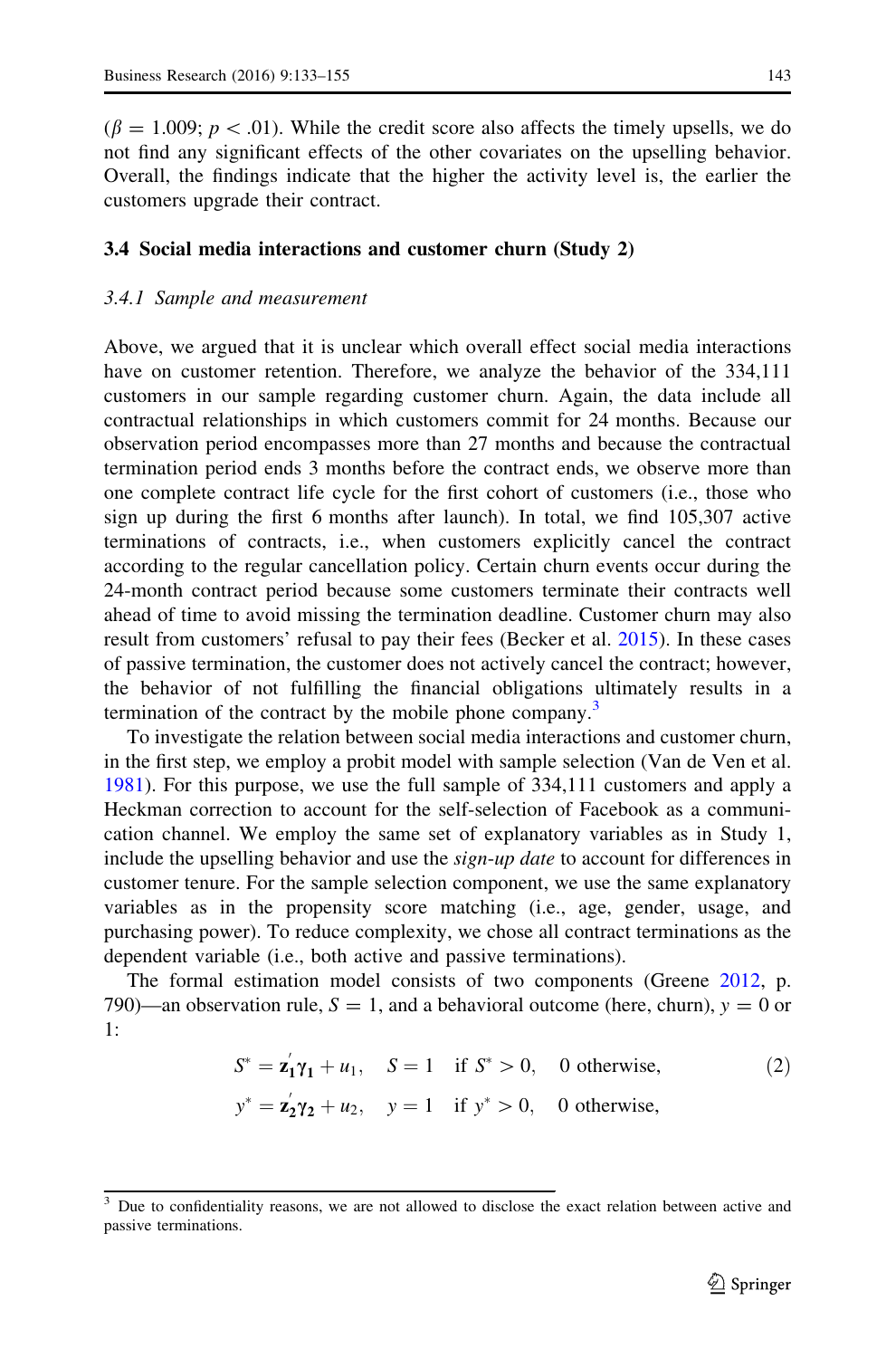$$
\binom{u_1}{u_2} \mid \mathbf{z}_1, \mathbf{z}_2 \longrightarrow N \left[ \binom{0}{0}, \binom{1}{\rho} \cdot \binom{1}{1} \right],
$$
  
(*y*, *z*<sub>2</sub>) observed only when *S* = 1.

where  $z_1$ ,  $z_2$  represent the vectors of covariates,  $\gamma_1$ ,  $\gamma_2$  the corresponding coefficients, and  $u_1$ ,  $u_2$  the unobservables of the selection and churn equation, respectively.

In the second step of our analysis, we investigate the behavior of active users of the provider's Facebook brand page and non-users over time. Specifically, we analyze social media interactions with respect to their effect on the churn propensity and the resulting customer lifetime. For this purpose, we compute the Kaplan–Meier estimates for active, passive and total contract terminations to measure the customer survival over time for both groups. Analogous to the full sample in Study 2, we use the propensity score matching approach to reduce the selection bias with respect to the social media interactions prior to contract terminations.<sup>4</sup> The results in ''Appendices [1](#page-19-0) and [2](#page-19-0)'' indicate that the matched sample has had its biases reduced (on average, 92.9 % for all variables).

#### 3.4.2 Results

The results of the probit model with sample selection are presented in Table [4.](#page-12-0) We find that the number of social media interactions indeed has a significant and negative effect of  $-.008$  ( $p<.01$ ) on the churn probability. While service complaints with an effect of .005 ( $p < .05$ ) increase the risk of churn, we do not find a significant effect for regular service contacts. As expected, the churn rate increases with the customer tenure, i.e., customers who joined later during the observation period (indicated by the sign-up date) show a lower churn probability of  $-.0002$  $(p<.01)$ . The effects of the other covariates are also not surprising for CRM managers: younger, male customers churn more frequently, while previous upselling activities significantly reduce the churn risk.

Furthermore, the Kaplan–Meier estimates depicted in Fig. [1](#page-13-0) reveal interesting patterns for the different types of contract terminations. Over the total number of terminations, we find that customers with social media interactions are substantially less likely to terminate their contracts (see Fig. [1a](#page-13-0)). However, this trend is mainly driven by passive terminations (Fig. [1](#page-13-0)c) in which the churn probability for social media-active customer is lower than for the control group. For active terminations, the churn probabilities do not differ substantially (Fig. [1](#page-13-0)b). This finding is interesting because it shows that social media interactions may not necessarily increase loyalty in general (as indicated by the active terminations); however, it at least substantially decreases the likelihood of fraudulent customer behavior, i.e., simply stopping the payment of the contractual fees to trigger a cancellation within the regular contract period. Figure [1](#page-13-0)c shows that such passive terminations occur

<sup>&</sup>lt;sup>4</sup> In total, we were able to match 4165 of the 4598 customers with social media interactions with the same number from the control group (90.6 %).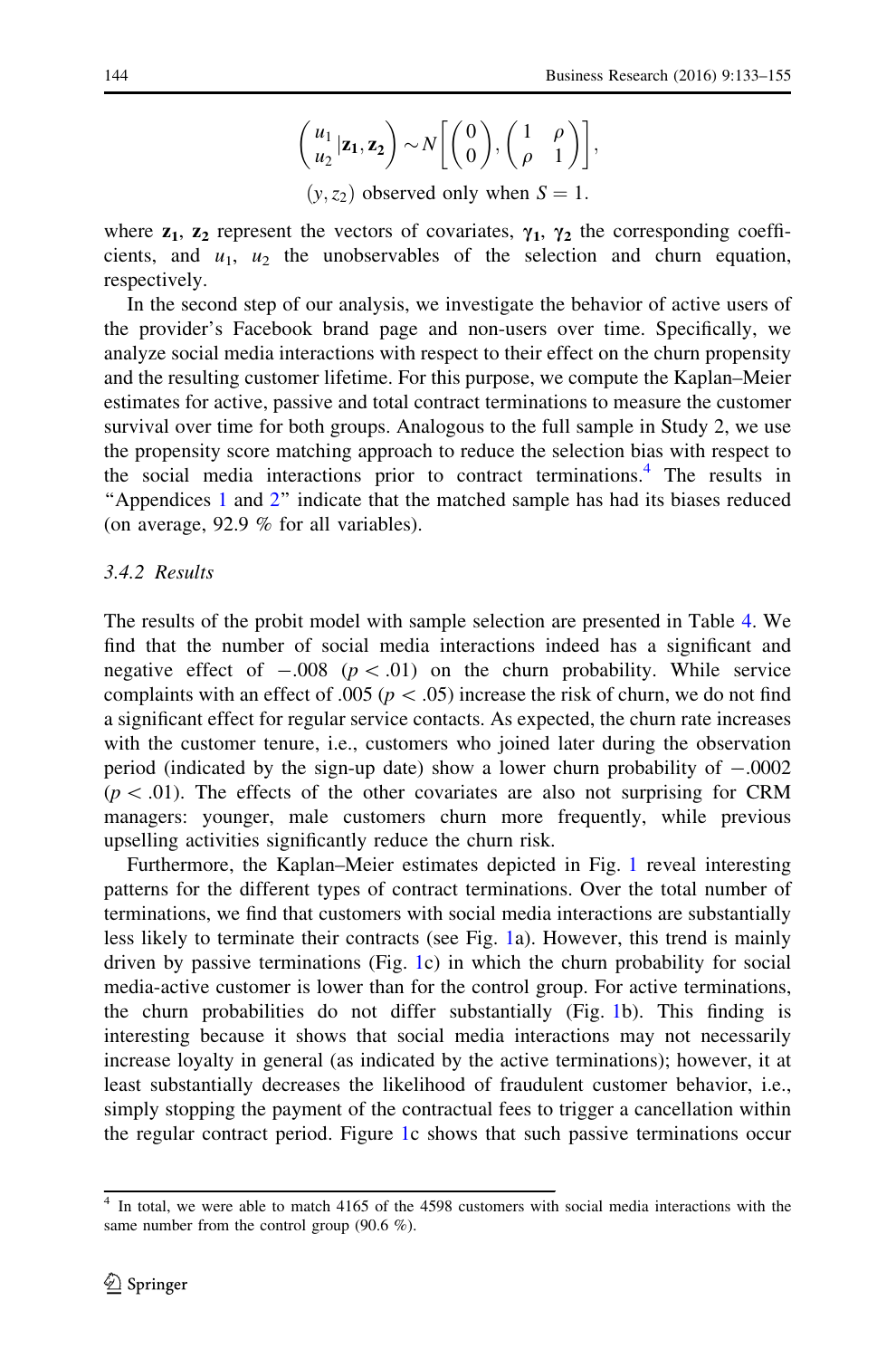| Variables                                                | Coef.                 | Sig.  |
|----------------------------------------------------------|-----------------------|-------|
| Churn equation $(DV =$ customer churn)                   |                       |       |
| Social media interactions <sup>a</sup>                   | $-0.008$              | 0.003 |
| Service complaints                                       | 0.005                 | 0.015 |
| Service requests                                         | $-2.7 \times 10^{-4}$ | 0.631 |
| Upselling behavior                                       | $-0.167$              | 0.000 |
| Acquisition channel                                      | 0.140                 | 0.000 |
| Purchasing power                                         | $-0.010$              | 0.000 |
| Advertising consent                                      | 0.017                 | 0.027 |
| Credit score                                             | $-0.025$              | 0.000 |
| Age                                                      | $-0.008$              | 0.000 |
| Gender                                                   | $-0.192$              | 0.000 |
| Sign-up date                                             | $-2.0 \times 10^{-4}$ | 0.000 |
| Intercept                                                | $-1.796$              | 0.000 |
| Selection equation ( $DV$ = use of social media channel) |                       |       |
| Usage                                                    | $3.4 \times 10^{-4}$  | 0.000 |
| Purchasing power                                         | $-0.009$              | 0.000 |
| Age                                                      | $-0.006$              | 0.000 |
| Gender                                                   | $-0.174$              | 0.000 |
| Intercept                                                | $-1.784$              | 0.000 |
| a tanh $\rho^b$                                          | 4.381                 | 0.000 |
| $\boldsymbol{p}$                                         | 0.999                 |       |
| Log likelihood                                           | $-26,651$             |       |
| Chi square                                               | 721.44; $p < .001$    |       |
| Observations                                             | 334,111               |       |

<span id="page-12-0"></span>Table 4 Influences on customer churn probability

<sup>a</sup> Sum of social media interactions until churn event

 $\mu$  a tanh  $\rho = \frac{1}{z} \ln \left( \frac{1+g}{1-g} \right)$  $(1+\epsilon)$ 

significantly more often for customers without social media interactions than for those with social media interactions.

To test the structural differences in the timing, we analyze the average time to termination for both customer groups (see Table [5](#page-13-0)). The results for the total number of terminations indicate that customers with social media interactions terminate their contracts significantly later than customers without social media interaction (after 178.01 vs. 126.55 days;  $p < 0.01$ ). As previously indicated by the Kaplan– Meier estimates, this pattern solely holds for passive terminations. However, for active terminations, the difference is not significant. Overall, the findings of our analyses indicate that social media interactions correlate positively with longer customer lifetimes.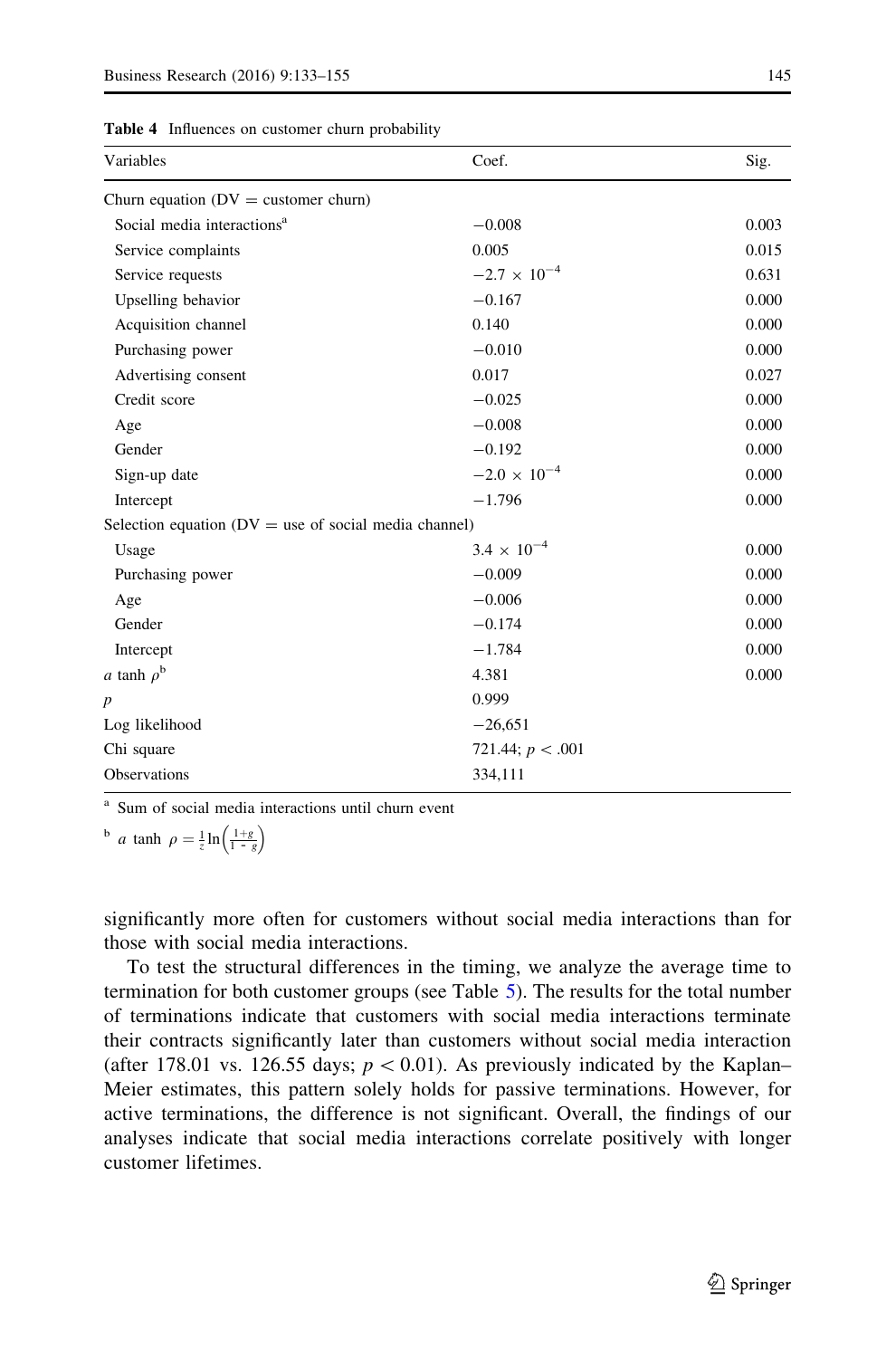<span id="page-13-0"></span>

Fig. 1 Kaplan–Meier survival estimates

| Termination                       | Customers with social<br>media interactions | Customers without social<br>media interactions | Significant<br>difference* |
|-----------------------------------|---------------------------------------------|------------------------------------------------|----------------------------|
| Active terminations <sup>a</sup>  | 476.74                                      | 448.98                                         |                            |
| Passive terminations <sup>b</sup> | 125.96                                      | 101.79                                         |                            |
| Total                             | 178.01                                      | 126.55                                         |                            |
| <b>Observations</b>               |                                             |                                                | 8330                       |

Table 5 Comparison of average customer lifetime until contract termination

\* Test of differences in mean (two-sided significance on the 0.01 level)

<sup>a</sup> Values indicate the days until customer canceled the contract

<sup>b</sup> Values indicate the days until the customer's refusal to pay leads to a cancellation of the contract by the company

### 3.5 Social media interactions and service requests (Study 3)

#### 3.5.1 Sample and measurement

Considering that social media provides an alternative channel for customer service, we analyze the effect of social media interactions on the volume of customer service contacts. Research has shown that online communities use customer interactions to reduce call center staff who otherwise would provide customer support (Rosenbaum [2008\)](#page-22-0). Hence, customers who actively engage on brand pages may have fewer contacts with the customer service unit. Again, we performed a propensity score matching for all of the social media interactions prior to the first service contact of our full sample of 334,111 customers during the time of observation (refer to Appendices [1](#page-19-0) and [2\)](#page-19-0). We achieved a good bias reduction (average of 91.8 %) with the matching procedure and identified the service requests and complaints made by customers with and without social media interactions for the matched sample.<sup>5</sup> To investigate the influence that social media interactions exert on service contacts, we

<sup>5</sup> Overall, we were able to find a matching partner from the control group for 1458 of the 1512 customers with social media interactions (96.4 %).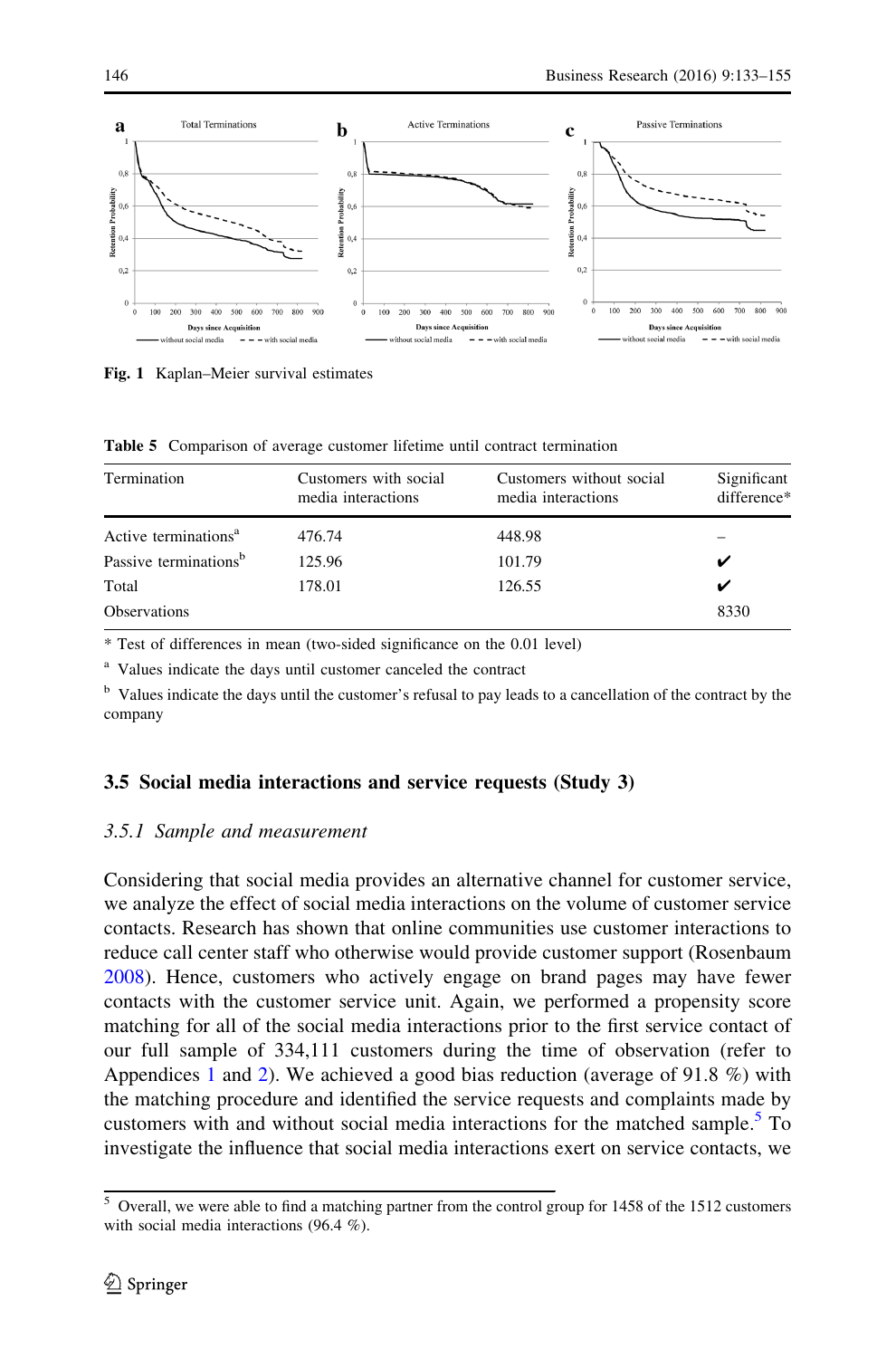estimate the following seemingly unrelated regression framework (Greene [2012](#page-21-0), p. 332):

$$
\mathbf{q_i} = \mathbf{X_i} \delta + \varepsilon_i,\tag{3}
$$

with  ${\bf q_i} = (q_{i1}, q_{i2})'$ ,  ${\bf \varepsilon_i} = (\varepsilon_{i1}, \varepsilon_{i2})'$ ,

$$
X_i=\left(\begin{array}{cc}x_{i1}&0\\0&x_{i2}\end{array}\right),\quad \delta=\left(\begin{array}{c}\delta_1\\\delta_2\end{array}\right),
$$

where we measure the number of contacts  $q$  for the two different service instances  $(1 = \text{requests}, 2 = \text{complaints})$  for each customer i and  $X_i$  represents the  $8 \times 2$ matrix of explanatory variables (with  $\delta$  as the corresponding parameter vector). In detail, we use the focal variable, social media interactions, as well as additional contractual (e.g., advertising consent, upselling behavior, and acquisition channel) and demographic covariates (e.g., age, gender, credit score, and purchasing power).  $\varepsilon_i$  is a 2  $\times$  1 vector of unobservables for which we assume that they are uncorrelated across observations but correlated across equations:

$$
E[\varepsilon_{1a}, \varepsilon_{2b} | \mathbf{X}_1, \mathbf{X}_2] = \sigma_{12}, \quad \text{if } a = b \text{ and } 0 \text{ otherwise.}
$$
 (4)

#### 3.5.2 Results

To analyze whether social media interactions affect service contacts in principle, we compare the average number of service contacts (either request or complaint) for the two groups in the matched sample. The results in Table 6 demonstrate that a difference does exist, which indicates that customers with social media interactions on the firm's Facebook brand page have more service contacts in total (37.9 vs. 29.3 %;  $p < .01$ ). Specifically, the results from Table 6 show that the rate of regular service requests is significantly higher for social media users than for customers who have no social media interactions with the firm (36.7 vs. 27.3 %;  $p\lt 0.01$ ). However, for specific service complaints, we do not find significant differences between the groups. Considering the individual nature of customer complaints (e.g., Bearden and Teel [1983\)](#page-20-0), this latter finding appears intuitive. For service failures, both groups need to contact customer service to address their individual complaints.

| Service<br>contact  | Customers with<br>social media interactions | Customers without<br>social media interactions | Significant<br>difference* |
|---------------------|---------------------------------------------|------------------------------------------------|----------------------------|
| Service requests    | 0.367                                       | 0.273                                          | V                          |
| Service complaints  | 0.012                                       | 0.020                                          |                            |
| Total               | 0.379                                       | 0.293                                          |                            |
| <b>Observations</b> |                                             |                                                | 2916                       |

Table 6 Comparison of service contacts

Values indicate the average number of service requests or complaints per customer

\* Test of differences in mean (two-sided significance on the 0.01 level)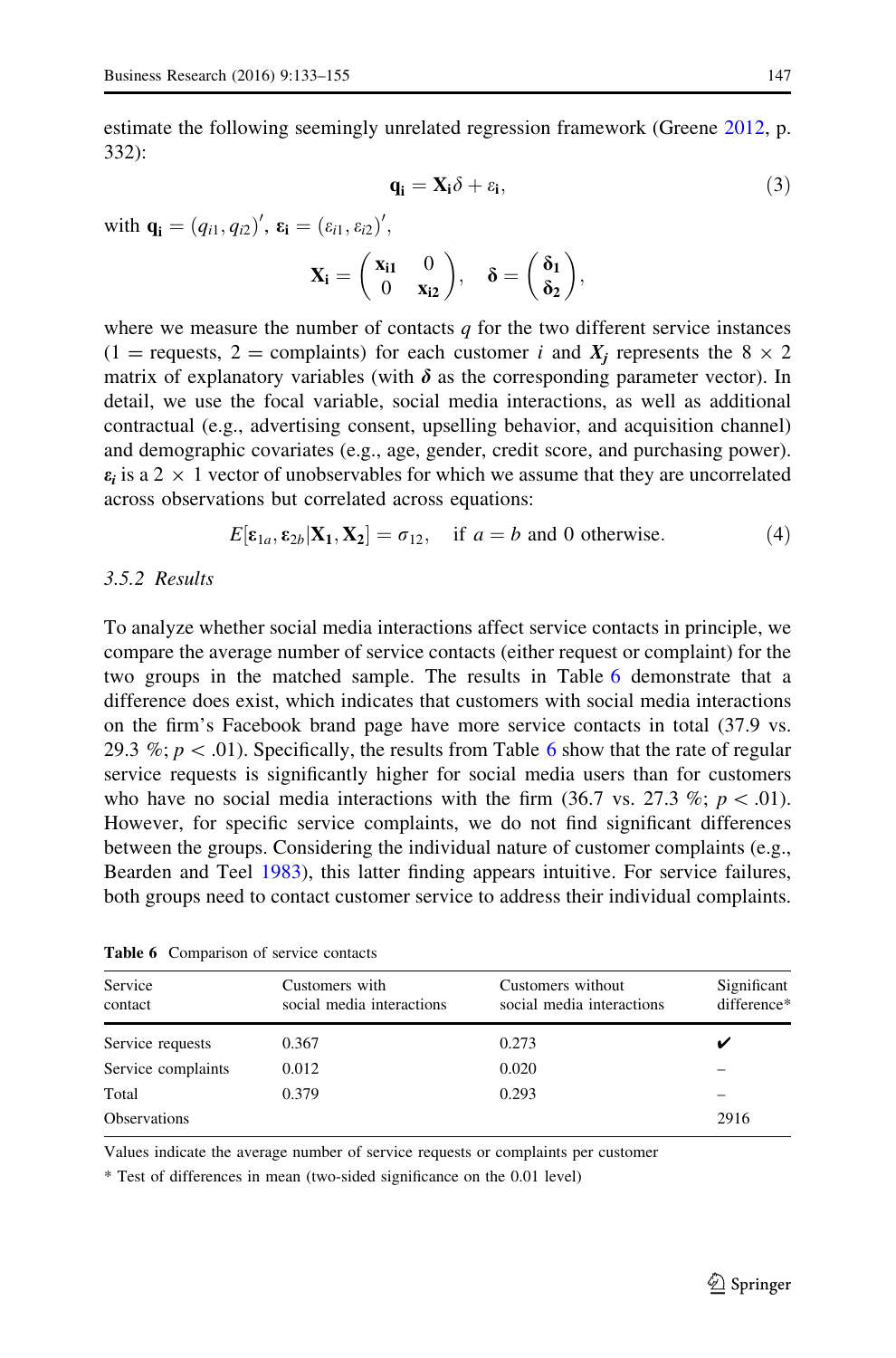| 48 |  |  |
|----|--|--|
|    |  |  |

| Variables                              | Service requests |       | Service complaints    |       |  |
|----------------------------------------|------------------|-------|-----------------------|-------|--|
|                                        | Coef.            | Sig.  | Coef.                 | Sig.  |  |
| Social media interactions <sup>a</sup> | 0.058            | 0.100 | $-3.1 \times 10^{-5}$ | 0.995 |  |
| Upselling behavior                     | $-0.121$         | 0.251 | $-0.002$              | 0.884 |  |
| Acquisition channel                    | $-0.091$         | 0.057 | 0.002                 | 0.704 |  |
| Purchasing power                       | 0.001            | 0.881 | 0.002                 | 0.142 |  |
| Advertising consent                    | 0.044            | 0.358 | 0.006                 | 0.380 |  |
| Credit score                           | 0.015            | 0.485 | 0.005                 | 0.062 |  |
| Age                                    | $-0.003$         | 0.133 | $-3.6 \times 10^{-4}$ | 0.138 |  |
| Gender                                 | 0.092            | 0.059 | $-0.001$              | 0.874 |  |
| Intercept                              | 0.383            | 0.025 | $-0.014$              | 0.539 |  |
| $R^2$                                  | 0.005            |       | 0.003                 |       |  |
| $F$ value                              | 2.00; $p < .05$  |       | 1.07; $p = 0.38$      |       |  |
| <b>Observations</b>                    | 2,916            |       |                       |       |  |

Table 7 Influences on service contacts

<sup>a</sup> Sum of pre- and post-purchase interactions

After establishing that the effect of social media interactions exists only for service requests, the results of the regression analysis can reveal the intensity of the effect. The results imply that while the effect of social media interaction on service requests is marginally significant, it is not significant for service complaints (see Table 7), thus, confirming the previous finding: because service failures (such as hardware breakdowns, network outage, or invoicing errors) can only be resolved by the provider itself, social care provides little or no potential help. The revealed significant covariate effects are also intuitive: Customers who were acquired online also use the (mostly digital) service channels for service requests more frequently than customers acquired offline. At the same time, demographics that are generally associated with a lower affinity to new technology (e.g., female senior citizens) require more customer service interactions (mostly via telephone).

Overall, we find that interacting with peers in social media communities does not significantly replace service contacts from customers. In contrast to companies' objectives, the results indicate that social media interactions do not adequately substitute for service requests through conventional channels such as telephone and email. To assess whether the increased level of service contacts for social mediaaffluent customers poses a problem for the profitability of managing a brand page, we conduct a profitability analysis as follows.

# 4 Profitability of social media interactions

From a managerial perspective, a key issue is whether the revealed differences between customers with and without social media interactions with the firm translate into economically relevant consequences for their respective profitability.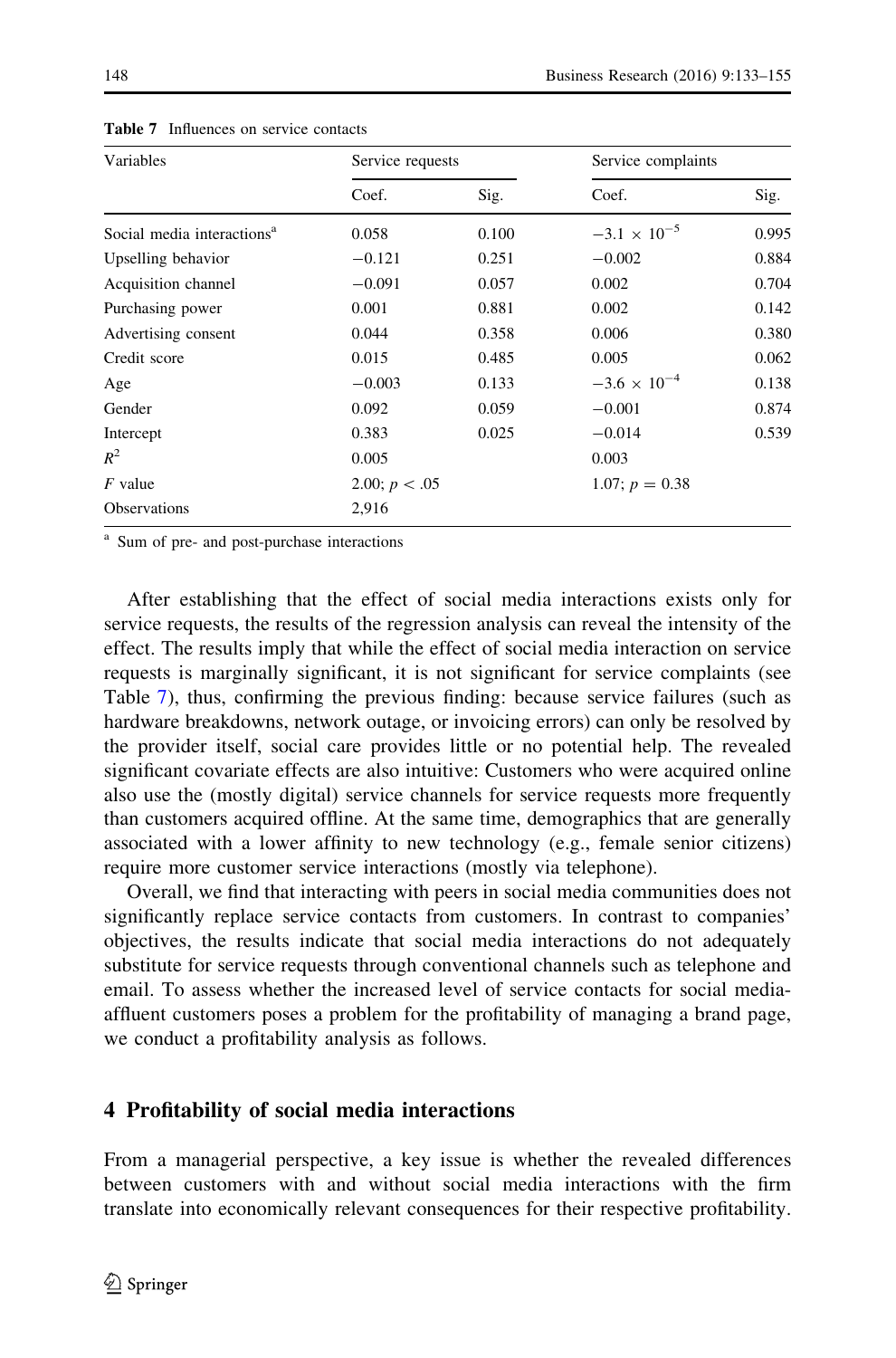Overall, the results from Studies 1–3 imply that customers who engage in social media interaction are more easily retained and are more likely to upgrade their customer relationships but have more service requests. Considering these mixed effects, we would expect social media-active customers to generate both higher revenues and costs. To test the profitability implications of this assumption, we compared the matched sample of 8330 customers with and without social media interactions from Study 2 with respect to the revenues and costs for the focal company. For this purpose, we focus solely on such positions that vary between individual customers. Revenues include the monthly payments based on the selected flat-rate tariff and the upgrade options (such as the data and SMS flat rate). We cannot disclose the direct interconnection cost (i.e., the percentage of revenue that the network operator is charged by the actual network provider) due to confidentiality reasons. Typically, these interconnection costs are fixed per flatrate contract; hence, they are independent of the number of calls, SMS, or data volume and are in the range of  $60-90\%$  of the revenues. Because these interconnection costs are identical between the groups of customers, they do not affect the outcome of our analysis.

The costs are retrieved directly from the firm's internal accounting system and include all variable customer costs, in particular the service costs triggered by contacts via post, email, or phone. For example, we know the exact number of service calls, the exact length of each call, and the attached cost factor for each customer. As a general indication for this industry, call center agents are trained to handle service calls within a 3 min time frame; a typical rate for such a large-scale inbound service operation is approximately 0.50 Euro per minute.

To allow for a valid comparison between customers with and without social media interactions, we report the specific costs of these interactions separately, again using data from internal accounting. The firm employs an in-house team of social media agents who monitor the Facebook page continuously and respond to every post from customers. These fixed costs are attributed to each customer with social media interaction on a per post basis, irrespective of the length or the complexity of the communication. In this industry, the typical rates for such service posts are in the range of a maximum of 1 Euro.<sup>6</sup>

To compare the revenues and costs of both groups with different customer lifetimes, we calculate the average monthly revenues and the average monthly costs per customer.<sup>7</sup> In accordance with our expectations, the comparison in Table [8](#page-17-0) demonstrates that social media-active customers not only generate significantly higher revenues  $(+11.1 \%)$  but also cause substantially higher customer service costs  $(+135.1 \%)$ . However, even if we account for the additional social mediainduced costs, we find that the overall effect on the profitability is positive; the margin with social media interactions is significantly higher  $(+5.2\%$  marginal return) than that without social media interactions. This finding confirms that of

<sup>6</sup> Please note that the initial set-up cost of the company's Facebook fan page were negligible and would amount to less than 1 Cent if attributed per customer and month.

 $7$  To comply with a non-disclosure agreement, all reported absolute numbers have been rescaled albeit with an identical factor to maintain the relative magnitudes.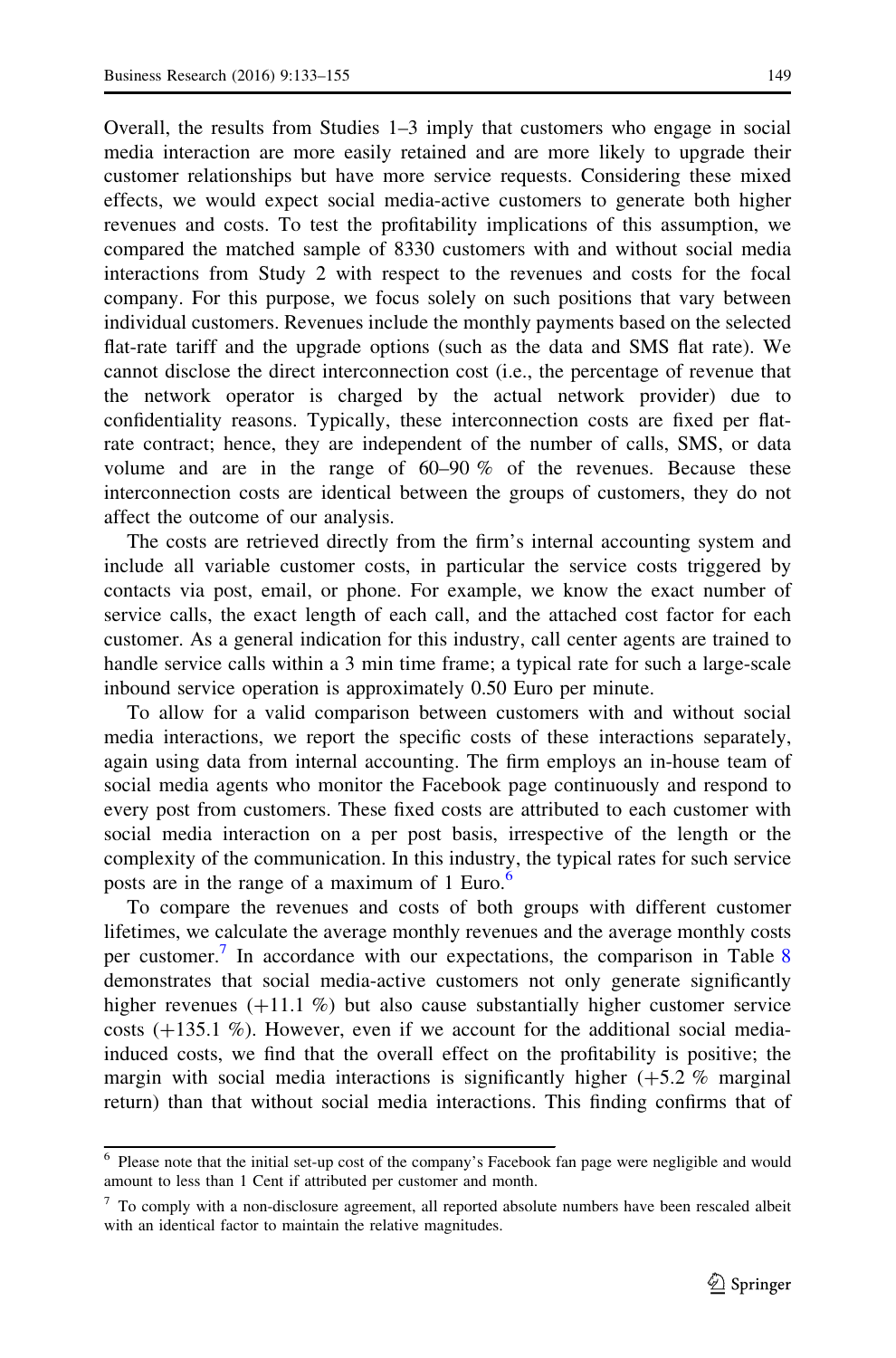<span id="page-17-0"></span>

| Value Component     | Customers with<br>social media interactions | Customers without<br>social media interactions | Significant<br>difference* |
|---------------------|---------------------------------------------|------------------------------------------------|----------------------------|
| Customer revenues   | 21.85                                       | 19.67                                          | v                          |
| Customer costs      |                                             |                                                |                            |
| Service costs       | 1.34                                        | 0.57                                           | v                          |
| Social media costs  | 0.42                                        |                                                |                            |
| Total               | 20.09                                       | 19.10                                          | V                          |
| <b>Observations</b> |                                             |                                                | 8330                       |

Table 8 Comparison of customer revenues and costs

Values indicate the revenues and costs in Euro; customer costs involve mainly customer service and operational costs, they do not include the interconnection costs paid to the network provider which are structured as a fixed percentage of the revenues

\* Test of differences in mean (two-sided significance on the 0.01 level)

Libai et al. [\(2010](#page-21-0)), who suggested that customer interactions in social communities can build customer equity.

Of course, this positive return is dependent on an efficient handling of social media interactions, which is easier to achieve for large-scale operations that handle hundreds of thousands or millions of customers. To test the robustness of our finding, we conducted a scenario analysis that assumes a wide range of cost per post. We find that in our empirical application, the break-even for the fostering social media interactions' approach costs approximately 5 Euro per post, which is several multiples of the actual cost per post that was observed, although the firm employed a conservative cost attribution. For firms that can leverage larger scale effects (e.g., telecommunication providers often have millions or tens of millions of customers) or utilize outsourcing to low-cost countries overseas (which is not possible, for example, for a provider in the German language area), the potential returns of a social media interaction strategy may be considerably higher.

### 5 Conclusion

This study provides a wide range of empirical insights that indicate that the interaction of customers with a firm through social media channels eases the upselling efforts and reduces the risk of churn but increases the number of service requests for this group of customers. Considering all of the analyses, corrected for selection biases and possible endogeneity issues, the results demonstrate that the significant differences in customers' upselling behavior, churn, service contacts and, ultimately, profitability are actually caused by the specific interactions of customers through the brand page. For example, the higher propensity to upgrade the contract could be due to higher loyalty, which is fostered by active participation in the brand community. In addition, the results imply that although the brand page interaction may not help preemptively resolve questions or concerns, they do indeed increase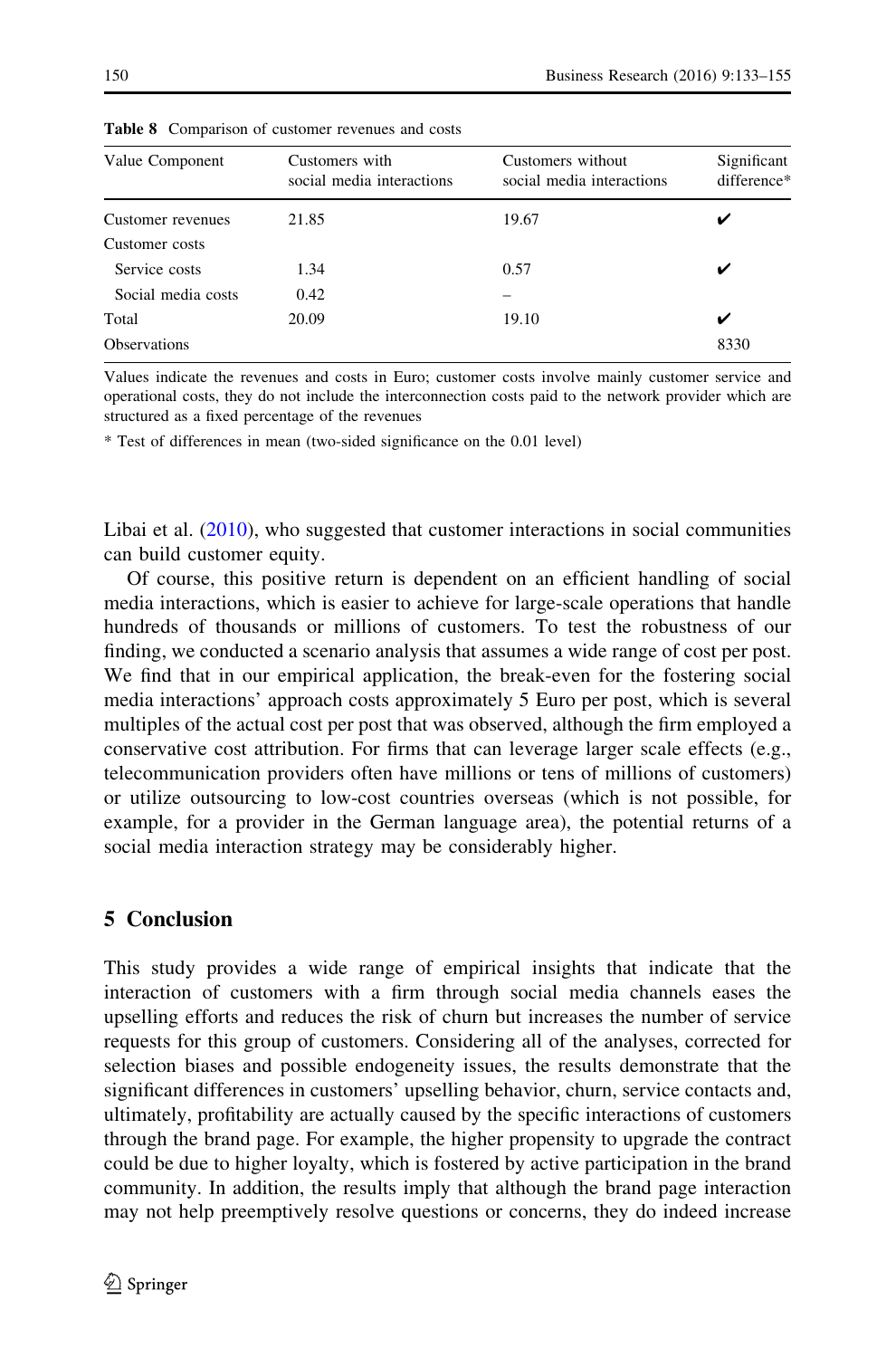customers' tendency to engage in ''real'' dialogue with the company. This finding is supported by the significantly higher number of events in the traditional service and support channels, such as the call center or email. Experiencing the company's response to customer queries in social media certainly lowers the customer's inhibition threshold to contact the company via other channels.

Given the exploratory nature of these studies and the novelty of this research domain, we face several limitations that must be considered. First, the setting in the telecommunication industry has certain particular characteristics, such as the common 24-month contracts, which are not applicable to other fields. Although the observation period of more than 850 days is definitely not short by general standards, observations throughout multiple contract periods would provide potentially valuable further insights into customer retention.

Second, although we have access to an extensive range of customer data, certain limitations remain. Due to legal restrictions, we are not able to identify or track the social media activities of customers outside the brand page. Additionally, the analysis of the actual contents of the interactions is limited. Thus far, a very basic evaluation of the overall valence of initial posts in a specific thread is available (ca. 46 % of these first posts have negative tonality, and ca. 54 % have positive to neutral tonality). Though the found effects hold despite this large share of negative comments, future research may more closely examine the role of sentiment (Schweidel and Moe [2014\)](#page-22-0). Such additional data would also help to account for heterogeneity, particularly in those exploratory studies that are currently based on simple mean comparisons. While we capture observable heterogeneity by including key control variables (such as gender, age, or acquisition channel) in our multivariate models, future research should try to consider unobserved heterogeneity as well. This applies in particular to future developments of the rather hands-on approach of our profitability analysis.

Finally, research into the causal mechanisms of social interactions that lead to higher profitability requires additional approaches, such as laboratory or field experiments or other, more behavioral techniques. Such approaches would especially help determine whether social media interactions are rather reflections of underlying attitudes or actually forming the attitudes regarding the product or service in question.

However, this study's results already indicate that social media interactions may influence customer management variables and, ultimately, profitability. Given the initial insights of this study and, in particular, the significant difference in the profitability between the groups with and without social media interaction, this topic is highly relevant for marketing managers and will surely provide substantial opportunities for further research.

Open Access This article is distributed under the terms of the Creative Commons Attribution 4.0 International License ([http://creativecommons.org/licenses/by/4.0/\)](http://creativecommons.org/licenses/by/4.0/), which permits unrestricted use,

Acknowledgments The authors thank Karen Gedenk and Mark Heitmann for their helpful comments on previous versions of this article. All authors have contributed equally and should be considered co-first authors.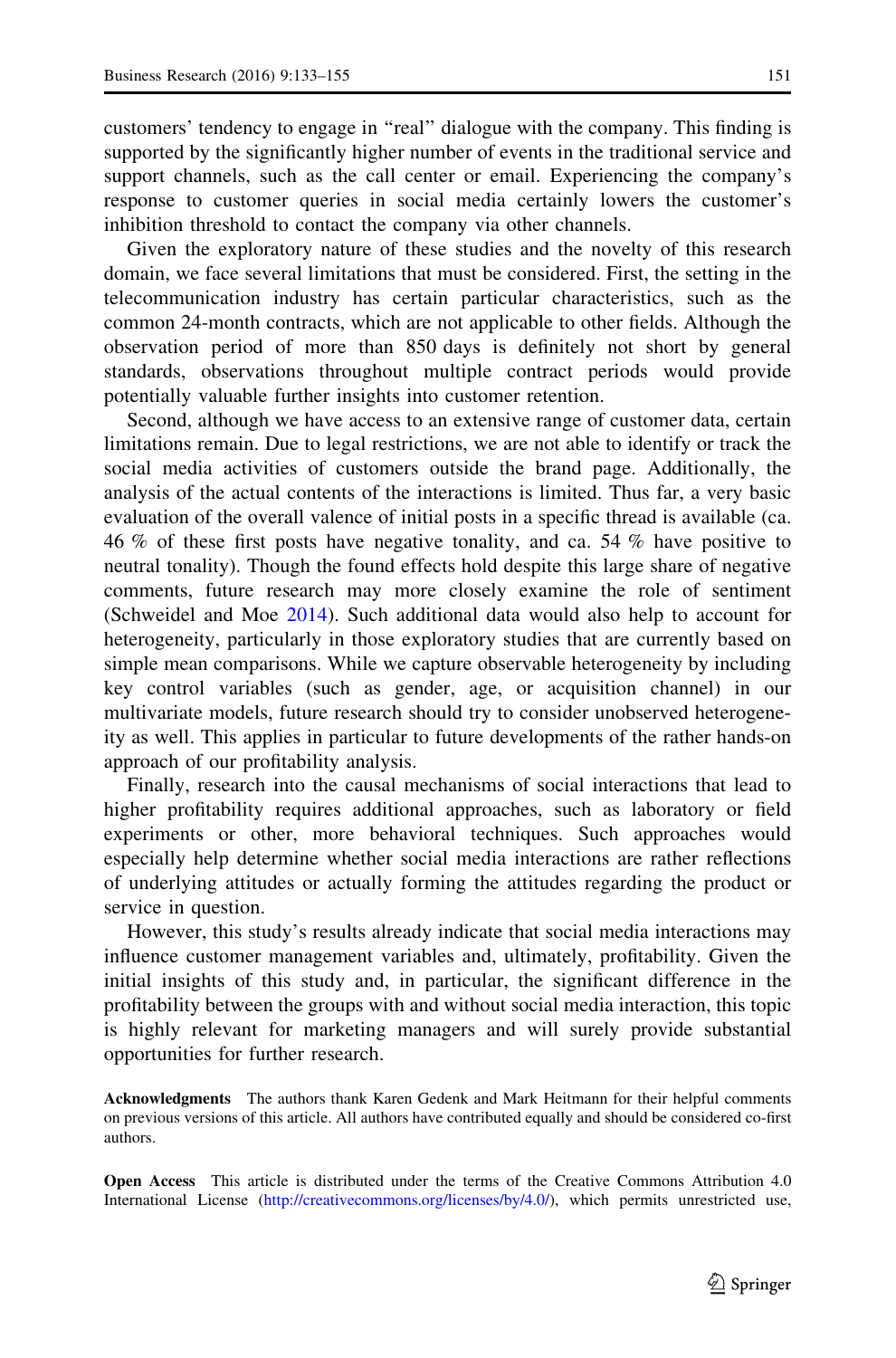<span id="page-19-0"></span>distribution, and reproduction in any medium, provided you give appropriate credit to the original author(s) and the source, provide a link to the Creative Commons license, and indicate if changes were made.

# Appendix 1

See Table 9.

| Variables        | Matched sample |       |          |              |          |                  |  |  |
|------------------|----------------|-------|----------|--------------|----------|------------------|--|--|
|                  | Upselling      |       |          | Terminations |          | Service requests |  |  |
|                  | Coef.          | Sig.  | Coef.    | Sig.         | Coef.    | Sig.             |  |  |
| Usage            | 0.001          | 0.000 | 0.000    | 0.001        | 0.000    | 0.000            |  |  |
| Purchasing power | $-0.028$       | 0.001 | $-0.019$ | 0.001        | $-0.021$ | 0.041            |  |  |
| Age              | $-0.019$       | 0.000 | $-0.016$ | 0.000        | $-0.018$ | 0.000            |  |  |
| Gender           | $-0.559$       | 0.000 | $-0.446$ | 0.000        | $-0.559$ | 0.000            |  |  |
| Intercept        | $-3.710$       | 0.000 | $-3.149$ | 0.000        | $-4.157$ | 0.000            |  |  |

Table 9 Determinants of social media interaction propensity

Dependent variable  $1 = \text{social media interactions.} N = 334,111$ 

# Appendix 2

See Table 10.

| Variables           | Matched sample |              |                  |  |  |  |  |
|---------------------|----------------|--------------|------------------|--|--|--|--|
|                     | Upselling      | Terminations | Service requests |  |  |  |  |
| Usage               | 0.84           | 0.96         | 0.95             |  |  |  |  |
| Purchasing power    | 0.81           | 0.83         | 0.82             |  |  |  |  |
| Age                 | 0.89           | 0.93         | 0.95             |  |  |  |  |
| Gender              | 0.99           | 0.99         | 0.95             |  |  |  |  |
| Average             | 0.88           | 0.93         | 0.92             |  |  |  |  |
| <b>Observations</b> | 4154           | 8330         | 2916             |  |  |  |  |
|                     |                |              |                  |  |  |  |  |

Table 10 Percentage reduction in bias

The differences in observations are a result of the different number of customers with social media interactions up until the first service request, the first upselling event, and the contract termination, respectively. The percentage reduction bias was calculated following Rosenbaum and Rubin ([1985](#page-22-0));  $N = 334,111$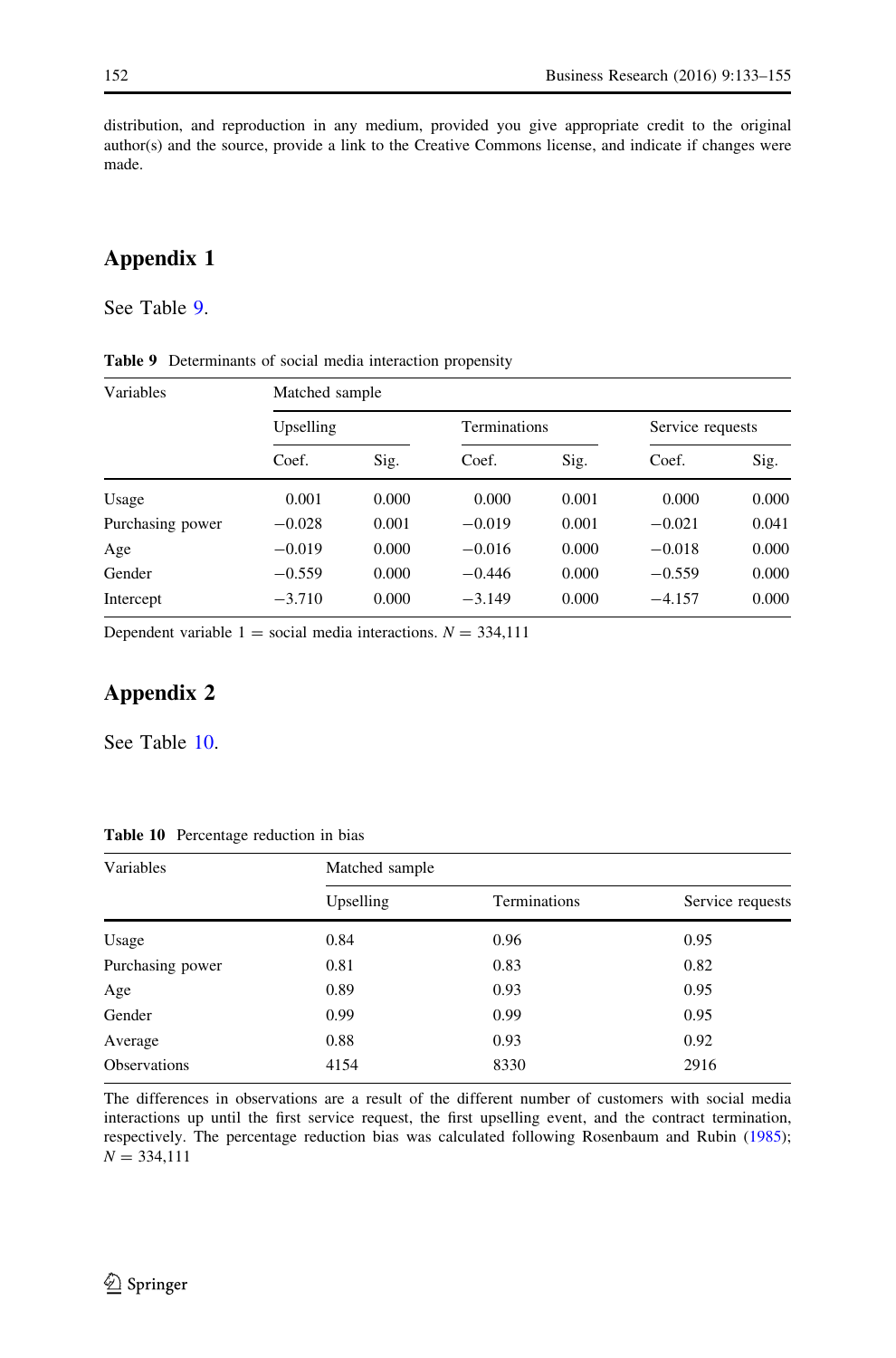### <span id="page-20-0"></span>Appendix 3

See Table 11.

|                               | <b>VIF</b> | 1.       | $\overline{2}$ . | 3.       | 4.       | 5.       | 6.    |
|-------------------------------|------------|----------|------------------|----------|----------|----------|-------|
| 1. Pre-purchase interactions  | 1.03       | 1.000    |                  |          |          |          |       |
| 2. Post-purchase interactions | 1.05       | 0.147    | 1.000            |          |          |          |       |
| 3. Service complaints         | 1.24       | 0.003    | 0.122            | 1.000    |          |          |       |
| 4. Service requests           | 1.25       | 0.010    | 0.132            | 0.435    | 1.000    |          |       |
| 5. Purchasing power           | 1.01       | $-0.032$ | $-0.001$         | $-0.013$ | $-0.010$ | 1.000    |       |
| 6. Credit score               | 1.02       | $-0.024$ | 0.009            | $-0.001$ | $-0.047$ | 0.052    | 1.000 |
| 7. Age                        | 1.01       | 0.043    | $-0.008$         | $-0.009$ | $-0.016$ | $-0.039$ | 0.092 |

Table 11 Correlations for matched sample upselling

Significant correlations are marked bold (two-sided significance on the 0.01-level),  $N = 4154$ 

#### References

- Aksin, Zeynep, Mor Armony, and Vijay Mehrotra. 2007. The modern call center: a multi-disciplinary perspective on operations management research. Production and Operations Management 16(6): 665–688.
- Armelini, Guillermo, Christian Barrot, and Jan U. Becker. 2015. Referral programs, customer value, and the relevance of dyadic characteristics. International Journal of Research in Marketing 32(4): 449–452.
- Bearden, William O., and Jesse E. Teel. 1983. Selected determinants of consumer satisfaction and complaint reports. Journal of Marketing Research 20(1): 21–28.
- Becker, Jan U., Martin Spann, and Timo Schulze. 2015. Implications of minimum contract durations on customer retention. Marketing Letters 26(4): 579–592.
- Bernoff, Josh, and Ted Schadler. 2010. Empowered. Harvard Business Review 88(7/8): 94–101.
- Blossfeld, Hans-Peter, Götz Rohwer, and Katrin Golsch. 2007. Event history analysis with stata. Mahwah: Lawrence Erlbaum.
- Bolton, Ruth, and Shruti Saxena-Iyer. 2009. Interactive services: a framework, synthesis and research directions. Journal of Interactive Marketing 23(1): 91–104.
- Brodie, Roderick J., Ana Ilic, Biljana Juric, and Linda Hollebeek. 2013. Consumer engagement in a virtual brand community: an exploratory analysis. Journal of Business Research 66(1): 105–114.
- Caliendo, Marco, Michel Clement, Dominik Papies, and Sabine Scheel-Kopeinig. 2012. The costs of spam and the impact of spam filters. Information Systems Research 23(3): 1068–1080.
- Chevalier, Judith, and Dina Mayzlin. 2006. The effect of word of mouth on sales: online book reviews. Journal of Marketing Research 43(August): 345–354.
- De Vries, Lisette, Sonja Gensler, and Peter S.H. Leeflang. 2012. Popularity of brand posts on brand fan pages: an investigation of the effects of social media marketing. Journal of Interactive Marketing 26(2): 83–91.
- Dichter, Ernest. 1966. How word-of-mouth advertising works. Harvard Business Review 44(6): 147–166.
- Digitalbuzz. 2011. Infographic: the real cost of social media. [http://www.digitalbuzzblog.com/info](http://www.digitalbuzzblog.com/info-graphic-cost-of-social-media/%3fgoback%3d.gde_2255455_member_66415405)[graphic-cost-of-social-media/?goback=.gde\\_2255455\\_member\\_66415405.](http://www.digitalbuzzblog.com/info-graphic-cost-of-social-media/%3fgoback%3d.gde_2255455_member_66415405) Accessed 15 Dec 2015.
- Donnelly Jr, James H., and John M. Ivancevich. 1970. Post-purchase reinforcement and back-out behavior. Journal of Marketing Research 7(3): 399–400.
- Downing, James W., Charles M. Judd, and Markus Brauer. 1992. Effects of repeated expressions on attitude extremity. Journal of Personality and Social Psychology 63(1): 17–29.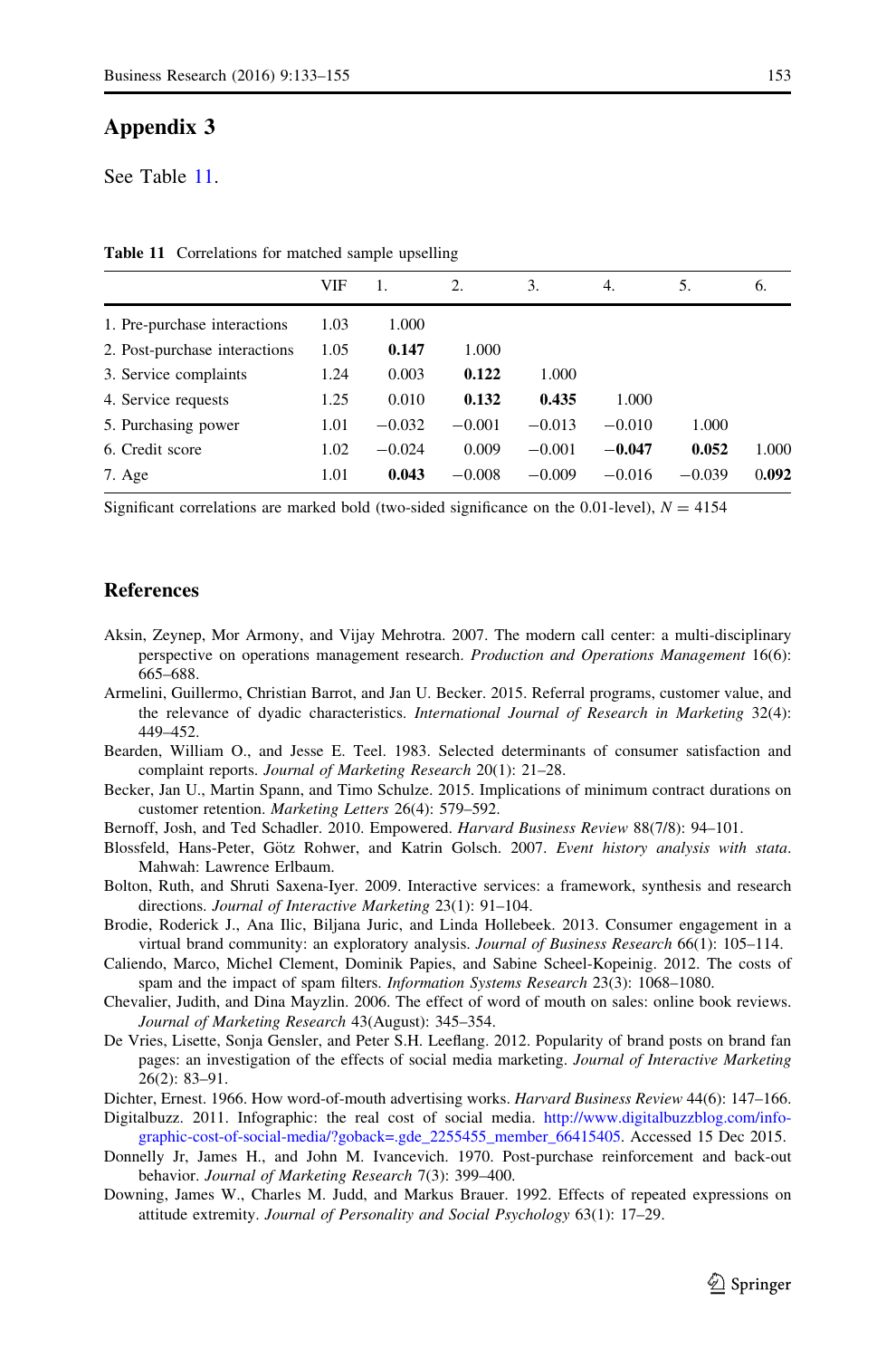- <span id="page-21-0"></span>Elsner, Mark K., Oliver P. Heil, and Atanu R. Sinha. 2010. How social networks influence the popularity of user-generated content. Marketing Science Institute. Special Report 10-206.
- Garnefeld, Ina, Andreas Eggert, Sabrina V. Helm, and Stephen S. Tax. 2013. Growing existing customers' revenue streams through customer referral programs. Journal of Marketing 77(July): 17–32.
- Gensler, Sonja, Franziska Völckner, Liu-Thompkins Yuping, and Caroline Wiertz. 2013. Managing brands in the social media environment. Journal of Interactive Marketing 27(4): 242–256.
- Greene, William H. 2012. Econometric analysis, 7th ed. Harlow: Pearson.
- Grewal, Rajdeep, Raj Mehta, and Frank R. Kardes. 2004. The timing of repeat purchases of consumer durable goods: the role of functional bases of consumer attitudes. Journal of Marketing Research 41(1): 101–115.
- Gruner, Richard, Christian Homburg, and Bryan Lukas. 2014. Firm-hosted online brand communities and new product success. Journal of the Academy of Marketing Science 42(1): 29–48.
- Heckman, James J. 1979. Sample selection bias as a specification error. Econometrica 47(1): 153–161.
- Hennig-Thurau, Thorsten, Kevin P. Gwinner, Gianfranco Walsh, and Dwayne D. Gremler. 2004. Electronic word-of-mouth via consumer-opinion platforms: what motivates consumers to articulate themselves on the Internet? Journal of Interactive Marketing 18(1): 38–52.
- Hennig-Thurau, Thorsten, Charles F. Hofacker, and Björn Bloching. 2013. Marketing the pinball way: understanding how social media change the generation of value for consumers and companies. Journal of Interactive Marketing 27(4): 237–241.
- Hennig-Thurau, Thorsten, Edward C. Malthouse, Christian Friege, Sonja Gensler, Lara Lobschat, Arvind Rangaswamy, and Bernd Skiera. 2010. The impact of new media on customer relationships. Journal of Service Research 13(3): 311–330.
- Hennig-Thurau, Thorsten, Caroline Wiertz, and Fabian Feldhaus. 2015. Does Twitter matter? The impact of microblogging word of mouth on consumers' adoption of new movies. Journal of the Academy of Marketing Science 43(3): 375–394.
- Hinz, Oliver, Bernd Skiera, Christian Barrot, and Jan U. Becker. 2011. Seeding strategies for viral marketing: an empirical comparison. Journal of Marketing 75(4): 55–71.
- Hoffman, Donna L., and Marek Fodor. 2010. Can you measure the ROI of your social media marketing. MIT Sloan Management Review 52(1): 41–49.
- Kamakura, Wagner A., Bruce S. Kossar, and Michel Wedel. 2004. Identifying innovators for the crossselling of new products. Management Science 50(8): 1120-1133.
- Kaplan, Andreas M., and Michael Haenlein. 2010. Users of the world, unite! The challenges and opportunities of social media. Business Horizons 53(1): 59–68.
- Kumar, V., Lerzan Aksoy, Bas Donkers, Rajkumar Venkatesan, Thorsten Wiesel, and Sebastian Tillmanns. 2010. Undervalued or overvalued customers: capturing total customer engagement value. Journal of Service Research 13(3): 297–310.
- Labrecque, Lauren I. 2014. Fostering consumer-brand relationships in social media environments: the role of parasocial interaction. Journal of Interactive Marketing 28(2): 134–148.
- Libai, Barak, Ruth Bolton, Marnix S. Bügel, Ko de Ruyter, Oliver Götz, Hans Risselada, and Andrew T. Stephen. 2010. Customer-to-customer Interactions: broadening the scope of word of mouth research. Journal of Service Research 13(3): 267–282.
- Malthouse, Edward C., Michael Haenlein, Bernd Skiera, Egbert Wege, and Michael Zhang. 2013. Managing customer relationships in the social media era: introducing the social CRM house. Journal of Interactive Marketing 27(4): 270–280.
- McAlexander, James H., John W. Schouten, and Harold F. Koenig. 2002. building brand community. Journal of Marketing 66(1): 38–54.
- Morwitz, Vicki G., Eric Johnson, and David Schmittlein. 1993. Does measuring intent change behavior? Journal of Consumer Research 20(1): 46–61.
- Mudambi, Susan M., and David Schuff. 2010. What makes a helpful online review? a study of customer reviews on Amazon.com. MIS Quarterly 34(1): 185–200.
- Muniz, Albert M., and Thomas C. O'Guinn. 2001. Brand community. Journal of Consumer Research 27(March): 412–432.
- Neslin, Scott A., Sunil Gupta, Wagner Kamakura, Lu Junxiang, and Charlotte H. Mason. 2006. Defection detection: measuring and understanding the predictive accuracy of customer churn models. Journal of Marketing Research 43(2): 204–211.
- Neslin, Scott A., and Venkatesh Shankar. 2009. Key issues in multichannel customer management: current knowledge and future directions. Journal of Interactive Marketing 23(1): 70–81.